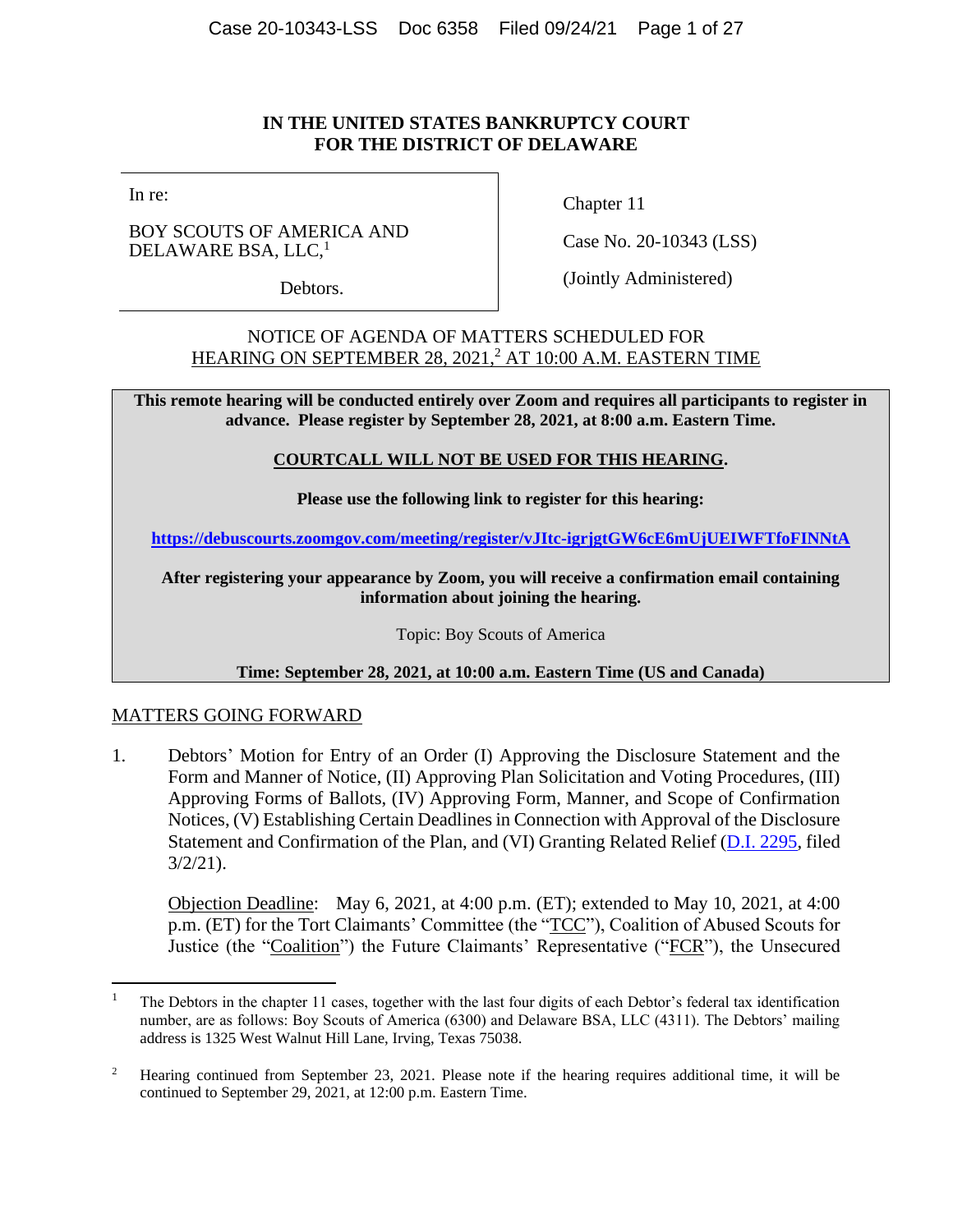Creditors' Committee (the "UCC"), the Girl Scouts of America, USA, Liberty Mutual Insurance Company, Allianz Insurers, Clarendon, Zurich, and AIG; extended to May 10, 2021, at 5:15 p.m. (ET) for the U.S. Trustee; extended to May 12, 2021, for Century Indemnity Company.

Supplemental Objection Deadline: August 16, 2021 at 4:00 p.m. (ET); extended to August 17, 2021, at 12:00 p.m. (ET) for all Insurers; extended to August 17, 2021, at 4:00 p.m. (ET) for the United Methodist Ad Hoc Committee and the Roman Catholic Ad Hoc Committee.

Responses Received:

- a) Century and Hartford's Statement Regarding the Recently-Filed Plan of Organization and Pending Rule 2004 Motions [DKT. Nos. 1972, 1974] [\(D.I. 2316,](https://ecf.deb.uscourts.gov/doc1/042019652232) filed 3/4/21);
- b) Objection of Abuse Claimant 242 to the Disclosure Statement and Plan [\(D.I. 2386,](https://ecf.deb.uscourts.gov/doc1/042019677724) filed 3/16/21);
- c) Letter Regarding Sexual Abuse Claim Research [\(D.I. 2398,](https://ecf.deb.uscourts.gov/doc1/042119681266) filed 3/17/21);
- d) Objection of Various Claimants as to the Adequacy of Debtors' Disclosure Statement in Support of Amended Chapter 11 Plan of Reorganization [\(D.I. 2449,](https://ecf.deb.uscourts.gov/doc1/042019695911) filed 3/24/21);
- e) Letter Regarding Objections to Joinder/Notice of Related Cases [\(D.I. 2470,](https://ecf.deb.uscourts.gov/doc1/042119702637) filed 3/29/21);
- f) Objection to the Adequacy of Debtors' Disclosure Statement in Support of Amended Chapter 11 Plan of Reorganization and Joinder [\(D.I. 2497,](https://ecf.deb.uscourts.gov/doc1/042019708906) filed 3/31/21);
- g) Letter Regarding Pro Se Complainant's Motion in Support of the Tort Claimants' Committee's Case Status Report [\(D.I. 2533,](https://ecf.deb.uscourts.gov/doc1/042119714698) filed 4/5/21);
- h) Request for the BSA to Add Money Amounts in the Disclosure Statement Before Its Approved [\(D.I. 2576,](https://ecf.deb.uscourts.gov/doc1/042019727492?pdf_header=&magic_num=65796363&de_seq_num=8502&caseid=180369) filed 4/12/21);
- i) Objection to the Adequacy of Disclosure Statement in Support of Amended Chapter 11 Plan of Reorganization [\(D.I. 2585,](https://ecf.deb.uscourts.gov/doc1/042019730785) filed 4/13/21);
- j) Objection to the Adequacy of Disclosure Statement in Support of Amended Chapter 11 Plan of Reorganization [\(D.I. 2586,](https://ecf.deb.uscourts.gov/doc1/042019730796) filed 4/13/21);
- k) Letter Regarding Disclosure Statement Hearing [\(D.I. 2625,](https://ecf.deb.uscourts.gov/doc1/042119737966) filed 4/16/21);
- l) Objection to the Adequacy of Debtors' Disclosure Statement in Support of Amended Chapter 11 Plan of Reorganization [\(D.I. 2642,](https://ecf.deb.uscourts.gov/doc1/042019743349) filed 4/20/21);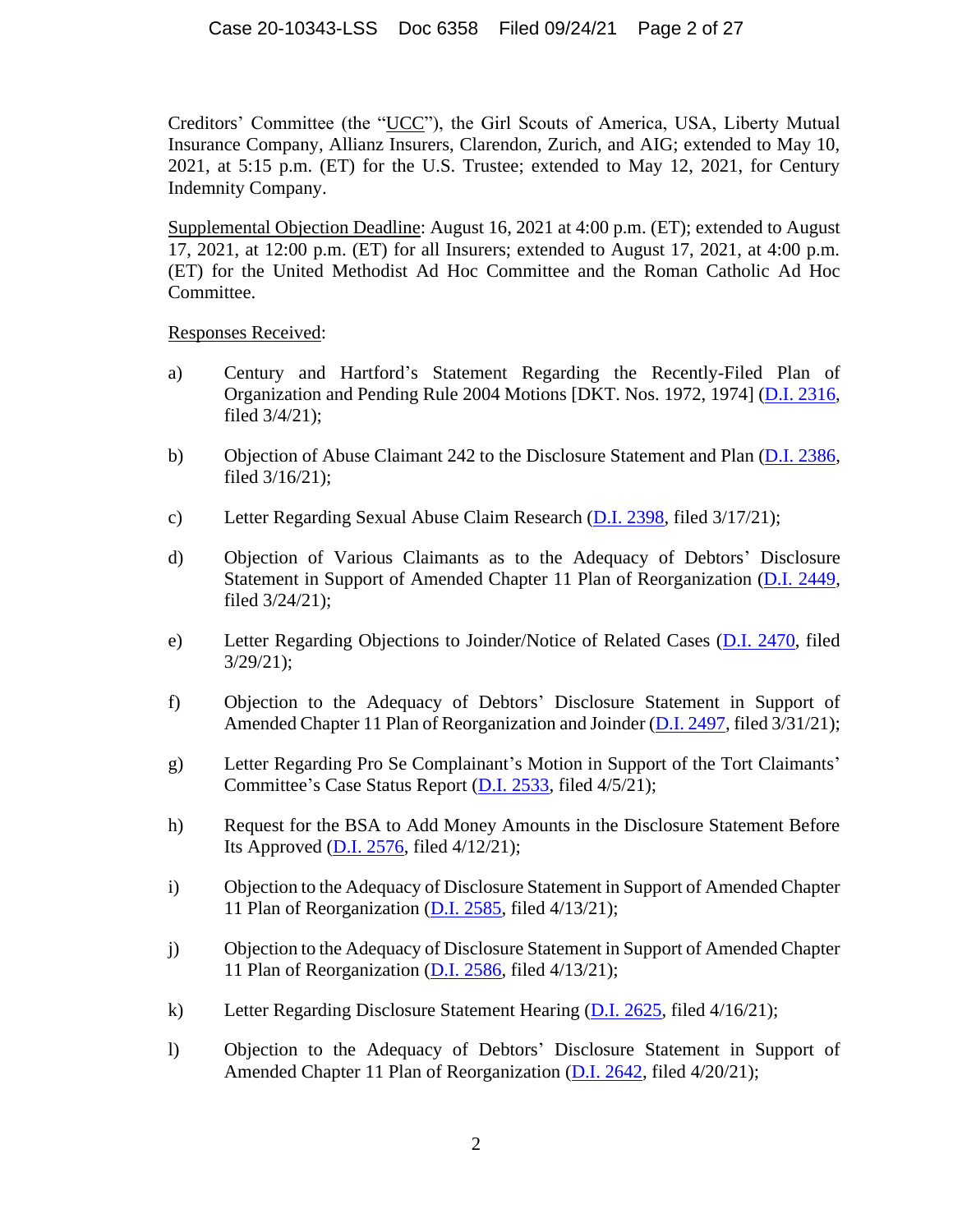- m) [SEALED] Objection to Disclosure Statement (D.I. 2666, filed 4/22/21);
- n) [REDACTED] Objection to Disclosure Statement [\(D.I. 2667,](https://ecf.deb.uscourts.gov/doc1/042119748366) filed 4/22/21);
- o) [SEALED] Letter Regarding Abuse (D.I. 2669, filed 4/22/21);
- p) [REDACTED] Letter Regarding Abuse [\(D.I. 2670,](https://ecf.deb.uscourts.gov/doc1/042119748395) filed 4/22/21);
- q) [SEALED] Objection to Disclosure Statement (D.I. 2692, filed 4/26/21);
- r) [REDACTED] Objection to Disclosure Statement  $(D.I. 2693,$  filed  $4/26/21$ ;
- s) Objection to the Adequacy of Debtors' Disclosure Statement in Support of Second Amended Chapter 11 Plan of Reorganization an Joinder of the Objection of the Tort Claimants' Committee [\(D.I. 2739,](https://ecf.deb.uscourts.gov/doc1/042119764152) filed 4/30/21);
- t) Objection to the Adequacy of Debtors' Second Disclosure Statement in Support of Amended Chapter 11 Plan of Reorganization and Joinder of the Objection of the Tort Claimants' Committee [\(D.I. 2741,](https://ecf.deb.uscourts.gov/doc1/042019764747) filed 4/30/21);
- u) Objection to the Adequacy of Debtors' Second Disclosure Statement in Support of Amended Chapter 11 Plan of Reorganization and Joinder of the Objection of the Tort Claimants'' Committee [\(D.I. 2845,](https://ecf.deb.uscourts.gov/doc1/042019769719) filed 5/4/21);
- v) Objection to the Adequacy of Debtors' Second Disclosure Statement in Support of Amended Chapter 11 Plan of Reorganization and Joinder of the Objection of the Tort Claimants' Committee [\(D.I. 2902,](https://ecf.deb.uscourts.gov/doc1/042019770248) filed 5/4/21);
- w) Objection to the Adequacy of Debtors' Disclosure Statement in Support of Second Amended Chapter 11 Plan of Reorganization and Joinder of the Objection of the Tort Claimant's Committee [\(D.I. 2959,](https://ecf.deb.uscourts.gov/doc1/042019771289) filed 5/4/21);
- x) Objection of Edward Marcelino, George Burgos, William F. Tompkins III, and Richard G. Dunn to the Debtors' Amended Disclosure Statement and Joinder in the Objection of the Committee of Unsecured Creditors, the Objection of the Committee of Tort Claimants, and Other Objections [\(D.I. 2960,](https://ecf.deb.uscourts.gov/doc1/042119771327) filed 5/4/21);
- y) Objection to the Adequacy of Debtors' Disclosure Statement in Support of The Second Amended Chapter 11 Plan of Reorganization and Joinder of the Objection of the Tort Claimants' Committee [\(D.I. 3150,](https://ecf.deb.uscourts.gov/doc1/042019774265) filed 5/5/21);
- z) Objection to the Adequacy of Debtors' Disclosure Statement in Support of The Second Amended Chapter 11 Plan of Reorganization and Joinder of the Objection of the Tort Claimants' Committee [\(D.I. 3151,](https://ecf.deb.uscourts.gov/doc1/042019774292) filed 5/5/21);
- aa) Objection to the Adequacy of Debtors' Disclosure Statement in Support of The Second Amended Chapter 11 Plan of Reorganization and Joinder of the Objection of the Tort Claimants' Committee [\(D.I. 3153,](https://ecf.deb.uscourts.gov/doc1/042019774317) filed 5/5/21);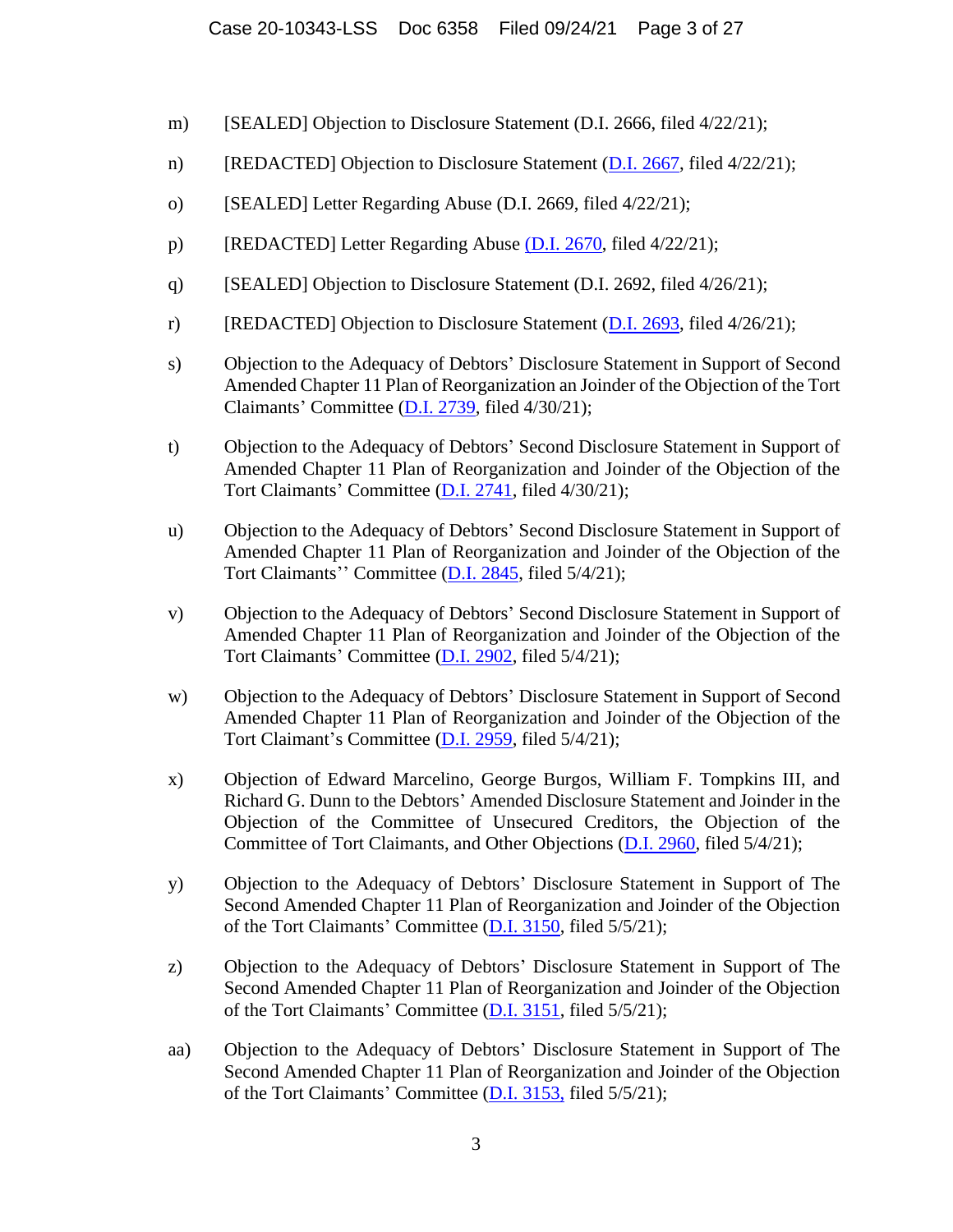- bb) Objection to the Adequacy of Debtors' Disclosure Statement in Support of Second Amended Chapter 11 Plan of Reorganization and Joinder of the Objection of the Tort Claimants' Committee [\(D.I. 3154,](https://ecf.deb.uscourts.gov/doc1/042019774335) filed 5/5/21);
- cc) Objection to the Adequacy of Debtors' Disclosure Statement in Support of Second Amended Chapter 11 Plan of Reorganization and Joinder of the Objection of the Tort Claimants' Committee [\(D.I. 3155,](https://ecf.deb.uscourts.gov/doc1/042019774355) filed 5/5/21);
- dd) Objection to the Adequacy of Debtors' Disclosure Statement in Support of Second Amended Chapter 11 Plan of Reorganization and Joinder of the Objection of the Tort Claimants' Committee [\(D.I. 3156,](https://ecf.deb.uscourts.gov/doc1/042019774363) filed 5/5/21);
- ee) Objection to the Adequacy of Debtors' Disclosure Statement in Support of Second Amended Chapter 11 Plan of Reorganization and Joinder of the Objection of the Tort Claimants' Committee [\(D.I. 3157,](https://ecf.deb.uscourts.gov/doc1/042019775144) filed 5/5/21);
- ff) Objection to the Adequacy of Debtors' Disclosure Statement in Support of Second Amended Chapter 11 Plan of Reorganization and Joinder of the Objection of the Tort Claimants' Committee [\(D.I. 3158,](https://ecf.deb.uscourts.gov/doc1/042019775247) filed 5/5/21);
- gg) Objection to the Adequacy of Debtors' Disclosure Statement in Support of Second Amended Chapter 11 Plan of Reorganization and Joinder of the Objection of the Tort Claimants' Committee [\(D.I. 3159,](https://ecf.deb.uscourts.gov/doc1/042019775420) filed 5/5/21);
- hh) Objection to the Adequacy of Debtors' Disclosure Statement in Support of Second Amended Chapter 11 Plan of Reorganization and Joinder of the Objection of the Tort Claimants' Committee [\(D.I. 3160,](https://ecf.deb.uscourts.gov/doc1/042019775880) filed 5/5/21);
- ii) Objection of Certain Claimant to the Adequacy of Debtors' Disclosure Statement in Support of Second Amended Chapter 11 Plan of Reorganization and Joinder of Objection of Tort Claimants' Committee [\(D.I. 3162,](https://ecf.deb.uscourts.gov/doc1/042019776292) filed 5/6/21);
- jj) Objection to the Adequacy of Debtors' Disclosure Statement in Support of Second Amended Chapter 11 Plan of Reorganization and Joinder of the Objection of the Tort Claimants' Committee [\(D.I. 3163,](https://ecf.deb.uscourts.gov/doc1/042019776307) filed 5/6/21);
- kk) Objection to the Adequacy of Debtors' Disclosure Statement in Support of Second Amended Chapter 11 Plan of Reorganization and Joinder of the Objection of the Tort Claimants' Committee [\(D.I. 3164,](https://ecf.deb.uscourts.gov/doc1/042019776310) filed 5/6/21);
- ll) Objection to the Adequacy of Debtors' Disclosure Statement in Support of Second Amended Chapter 11 Plan of Reorganization and Joinder of the Objection of the Tort Claimants' Committee [\(D.I. 3165,](https://ecf.deb.uscourts.gov/doc1/042019776448) filed 5/6/21);
- mm) Objection of Claimant SA-105992, SA-71204 to the Adequacy of Debtors' Disclosure Statement in Support of Second Amended Chapter 11 plan of Reorganization and Joinder to the Objection of the Tort Claimants' Committee [\(D.I.](https://ecf.deb.uscourts.gov/doc1/042019776712)  [3167,](https://ecf.deb.uscourts.gov/doc1/042019776712) filed 5/6/21);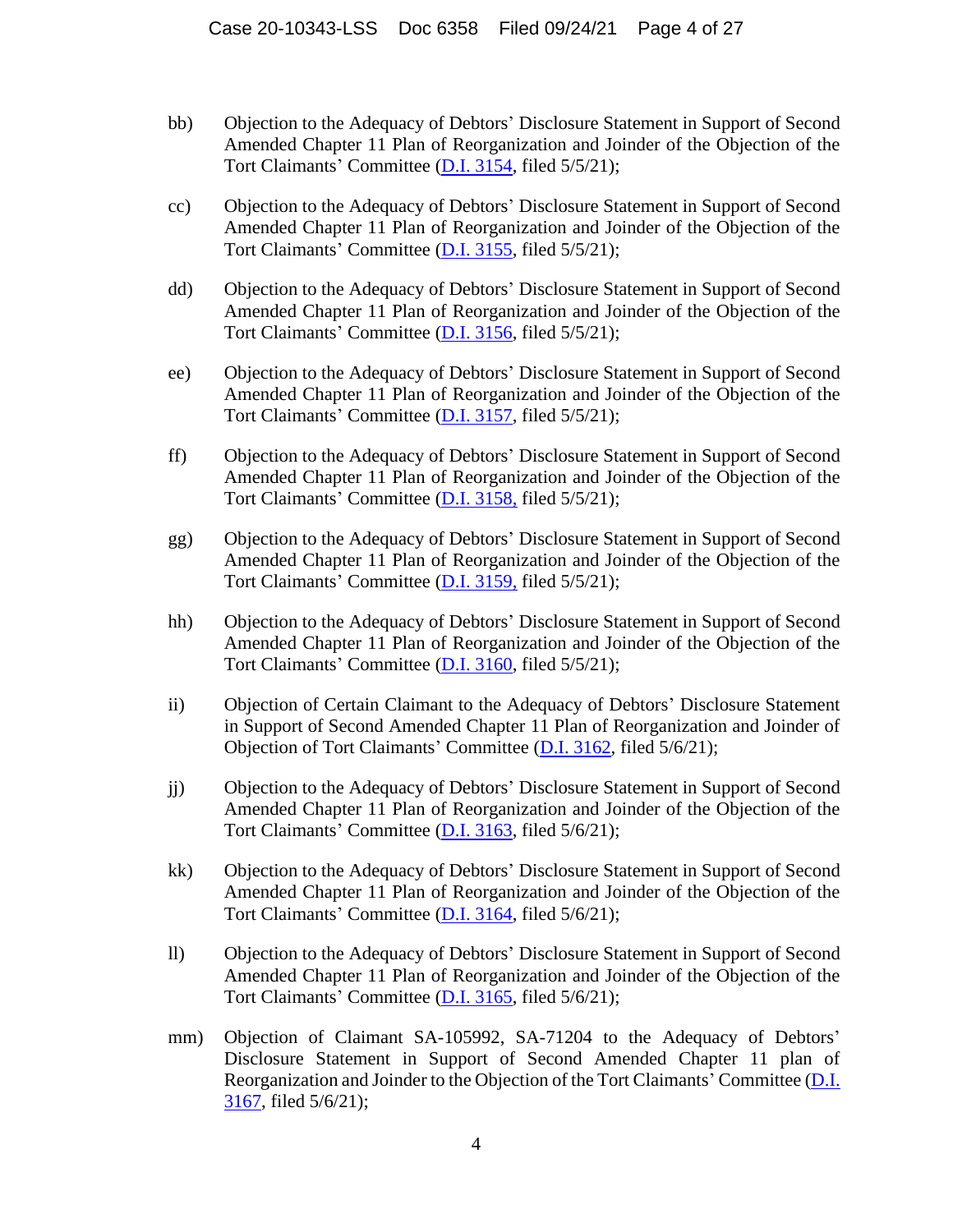- nn) Objection of Abuse Claimants to the Adequacy of Debtors' Disclosure Statement in Support of Second Amended Chapter 11 Plan of Reorganization and Joinder of the Objection of the Tort Claimants' Committee [\(D.I. 3175,](https://ecf.deb.uscourts.gov/doc1/042019776832) filed 5/6/21);
- oo) Objection to the Adequacy of Debtors' Disclosure Statement in Support of Second Amended Chapter 11 Plan of Reorganization and Joinder of the Objection of the Tort Claimants' Committee [\(D.I. 3176,](https://ecf.deb.uscourts.gov/doc1/042019776858) filed 5/6/21);
- pp) Objection to the Adequacy of Debtors' Disclosure Statement in Support of Second Amended Chapter 11 Plan of Reorganization and Joinder of the Objection of the Tort Claimants' Committee [\(D.I. 3177,](https://ecf.deb.uscourts.gov/doc1/042019776876) filed 5/6/21);
- qq) Objection to the Adequacy of Debtors' Disclosure Statement in Support of Second Amended Chapter 11 Plan of Reorganization and Joinder of the Objection of the Tort Claimants' Committee [\(D.I. 3178,](https://ecf.deb.uscourts.gov/doc1/042019776887) filed 5/6/21);
- rr) Objection to the Adequacy of Debtors' Disclosure Statement in Support of Second Amended Chapter 11 Plan of Reorganization and Joinder of the Objection of the Tort Claimants' Committee [\(D.I. 3181,](https://ecf.deb.uscourts.gov/doc1/042019776920) filed 5/6/21);
- ss) Herman Law Claimants' Joinder in the Objection of the Tort Claimants' Committee and Objection to the Adequacy of Debtors' Disclosure Statement in Support of Second Amended Chapter 11 Plan of Reorganization for Boy Scouts of America [\(D.I. 3182,](https://ecf.deb.uscourts.gov/doc1/042019776921) filed 5/6/21);
- tt) Objection to the Adequacy of Debtors' Disclosure Statement in Support of Second Amended Chapter 11 Plan of Reorganization and Joinder of the Objection of the Tort Claimants' Committee [\(D.I. 3183,](https://ecf.deb.uscourts.gov/doc1/042019776993) filed 5/6/21);
- uu) Objection to the Adequacy of Debtors' Disclosure Statement in Support of Second Amended Chapter 11 Plan of Reorganization and Joinder of the Objection of the Tort Claimants' Committee [\(D.I. 3193,](https://ecf.deb.uscourts.gov/doc1/042019777044) filed 5/6/21);
- vv) Merson Law, PLLC Claimants' Objection to the Adequacy of Debtors' Disclosure Statement in Support of Second Amended Chapter 11 Plan of Reorganization and Joinder of the Objection of the Tort Claimants' Committee [\(D.I. 3194,](https://ecf.deb.uscourts.gov/doc1/042019777049) filed 5/6/21);
- ww) Objection to the Adequacy of Debtors' Disclosure Statement in Support of Second Amended Chapter 11 Plan of Reorganization and Joinder of the Objection of the Tort Claimants' Committee [\(D.I. 3198,](https://ecf.deb.uscourts.gov/doc1/042019777072) filed 5/6/21);
- xx) Objection to the Adequacy of Debtors' Disclosure Statement in Support of Second Amended Chapter 11 Plan of Reorganization and Joinder of the Objection of the Tort Claimants' Committee [\(D.I. 3205,](https://ecf.deb.uscourts.gov/doc1/042019777134) filed 5/6/21);
- yy) Objection to the Adequacy of Debtors' Disclosure Statement in Support of Second Amended Chapter 11 Plan of Reorganization and Joinder of the Objection of the Tort Claimants' Committee [\(D.I. 3207,](https://ecf.deb.uscourts.gov/doc1/042019777141) filed 5/6/21);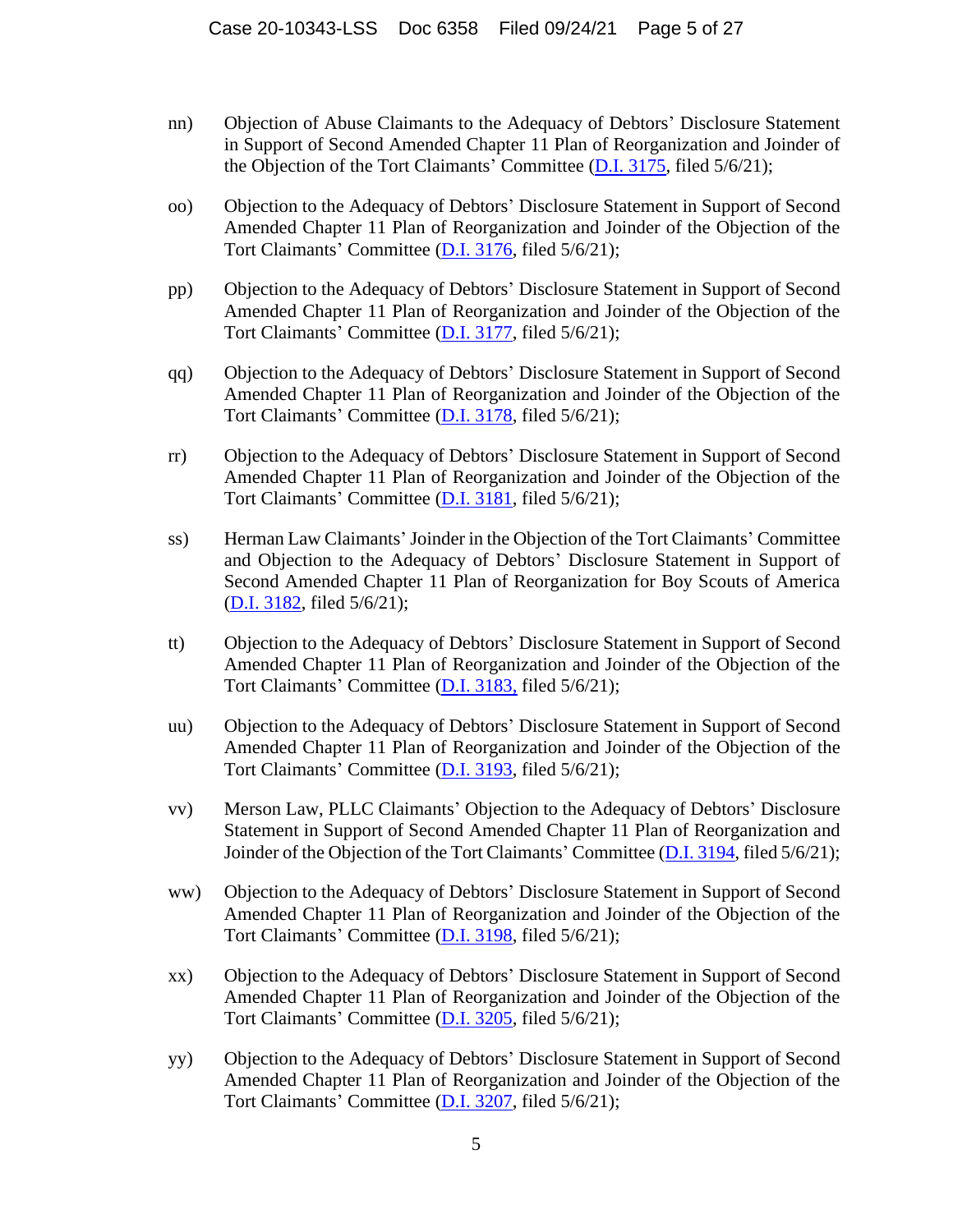- zz) Objection to the Adequacy of Debtors' Disclosure Statement in Support of Second Amended Chapter 11 Plan of Reorganization and Joinder of the Objection of the Tort Claimants' Committee [\(D.I. 3211,](https://ecf.deb.uscourts.gov/doc1/042019777180) filed 5/6/21);
- aaa) Objection to the Adequacy of Debtors' Disclosure Statement in Support of Second Amended Chapter 11 Plan of Reorganization and Joinder of the Objection of the Tort Claimants' Committee [\(D.I. 3214,](https://ecf.deb.uscourts.gov/doc1/042019777214) filed 5/6/21);
- bbb) Objection to the Adequacy of Debtors' Disclosure Statement in Support of Second Amended Chapter 11 Plan of Reorganization and Joinder of the Objection of the Tort Claimants' Committee [\(D.I. 3219,](https://ecf.deb.uscourts.gov/doc1/042019777234) filed 5/6/21);
- ccc) Objection to the Adequacy of Debtors' Disclosure Statement in Support of Second Amended Chapter 11 Plan of Reorganization and Joinder of the Objection of the Tort Claimants' Committee [\(D.I. 3222,](https://ecf.deb.uscourts.gov/doc1/042019777257) filed 5/6/21);
- ddd) Objection to the Adequacy of Debtors' Disclosure Statement in Support of Second Amended Chapter 11 Plan of Reorganization and Joinder of the Objection of the Tort Claimants' Committee [\(D.I. 3225,](https://ecf.deb.uscourts.gov/doc1/042019777288) filed 5/6/21);
- eee) Objection to the Adequacy of Debtors' Disclosure Statement in Support of Second Amended Chapter 11 Plan of Reorganization and Joinder of the Objection of the Tort Claimants' Committee [\(D.I. 3226,](https://ecf.deb.uscourts.gov/doc1/042019777289) filed 5/6/21);
- fff) Objection to the Adequacy of Debtors' Disclosure Statement in Support of Second Amended Chapter 11 Plan of Reorganization and Joinder of the Objection of the Tort Claimants' Committee [\(D.I. 3231,](https://ecf.deb.uscourts.gov/doc1/042019777352) filed 5/6/21);
- ggg) Objection to the Adequacy of Debtors' Disclosure Statement in Support of Second Amended Chapter 11 Plan of Reorganization and Joinder of the Objection of the Tort Claimants' Committee [\(D.I. 3236,](https://ecf.deb.uscourts.gov/doc1/042019777406) filed 5/6/21);
- hhh) Objection to the Adequacy of Debtors' Disclosure Statement in Support of Second Amended Chapter 11 Plan of Reorganization and Joinder of the Objection of the Tort Claimants' Committee [\(D.I. 3243,](https://ecf.deb.uscourts.gov/doc1/042019777475) filed 5/6/21);
- iii) Objection to the Adequacy of Debtors' Disclosure Statement in Support of Second Amended Chapter 11 Plan of Reorganization and Joinder of the Objection of the Tort Claimants' Committee [\(D.I. 3247,](https://ecf.deb.uscourts.gov/doc1/042019777509) filed 5/6/21);
- jjj) Objection to the Adequacy of Debtors' Disclosure Statement in Support of Second Amended Chapter 11 Plan of Reorganization and Joinder of the Objection of the Tort Claimants' Committee [\(D.I. 3249,](https://ecf.deb.uscourts.gov/doc1/042019777538) filed 5/6/21);
- kkk) Objection to the Adequacy of Debtors' Disclosure Statement in Support of Second Amended Chapter 11 Plan of Reorganization and Joinder of the Objection of the Tort Claimants' Committee [\(D.I. 3251,](https://ecf.deb.uscourts.gov/doc1/042019777574) filed 5/6/21);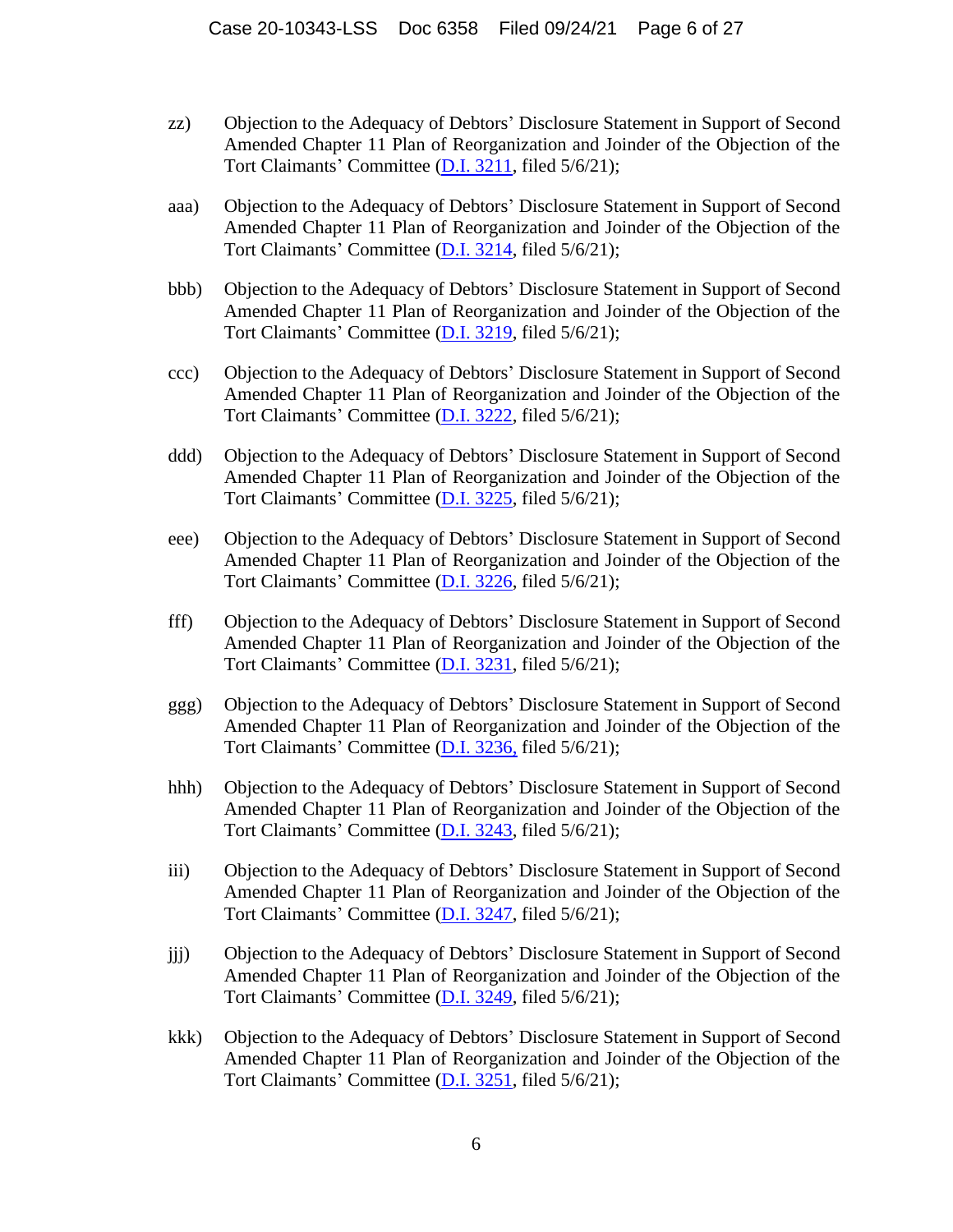- lll) Objection to the Adequacy of Debtors' Disclosure Statement in Support of Second Amended Chapter 11 Plan of Reorganization and Joinder of the Objection of the Tort Claimants' Committee [\(D.I. 3252,](https://ecf.deb.uscourts.gov/doc1/042019777638) filed 5/6/21);
- mmm) Objection to the Adequacy of Debtors' Disclosure Statement in Support of Second Amended Chapter 11 Plan of Reorganization and Joinder of the Objection of the Tort Claimants' Committee [\(D.I. 3253,](https://ecf.deb.uscourts.gov/doc1/042019777660) filed 5/6/21);
- nnn) Objection to the Adequacy of Debtors' Disclosure Statement in Support of Second Amended Chapter 11 Plan of Reorganization and Joinder of the Objection of the Tort Claimants' Committee [\(D.I. 3254,](https://ecf.deb.uscourts.gov/doc1/042019777676) filed 5/6//21);
- ooo) Objection to the Adequacy of Debtors' Disclosure Statement in Support of Second Amended Chapter 11 Plan of Reorganization and Joinder of the Objection of the Tort Claimants' Committee [\(D.I. 3255,](https://ecf.deb.uscourts.gov/doc1/042019777680) filed 5/6/21);
- ppp) Objection to the Adequacy of Debtors' Disclosure Statement in Support of Second Amended Chapter 11 Plan of Reorganization and Joinder of the Objection of the Tort Claimants' Committee [\(D.I. 3256,](https://ecf.deb.uscourts.gov/doc1/042019777696) filed 5/6/21);
- qqq) Claimant Paul Baumann's Objection to the Adequacy of Debtors' Disclosure Statement in Support of Second Amended Chapter 11 Plan of Reorganization and Joinder of the Objection of the Tort Claimants' Committee [\(D.I. 3257,](https://ecf.deb.uscourts.gov/doc1/042019777712) filed 5/6/21);
- rrr) Objection to the Adequacy of Debtors' Disclosure Statement in Support of Second Amended Chapter 11 Plan of Reorganization and Joinder of the Objection of the Tort Claimants' Committee [\(D.I. 3258,](https://ecf.deb.uscourts.gov/doc1/042019777718) filed 5/6/21);
- sss) Objection to the Adequacy of Debtors' Disclosure Statement in Support of Second Amended Chapter 11 Plan of Reorganization and Joinder of the Objection of the Tort Claimants' Committee [\(D.I. 3260,](https://ecf.deb.uscourts.gov/doc1/042019777737) filed 5/6/21);
- ttt) Objection to the Adequacy of Debtors' Disclosure Statement in Support of Second Amended Chapter 11 Plan of Reorganization and Joinder of the Objection of the Tort Claimants' Committee [\(D.I. 3261,](https://ecf.deb.uscourts.gov/doc1/042019777749) filed 5/6/21);
- uuu) Objection to the Adequacy of Debtors' Disclosure Statement in Support of Second Amended Chapter 11 Plan of Reorganization and Joinder of the Objection of the Tort Claimants' Committee [\(D.I. 3262,](https://ecf.deb.uscourts.gov/doc1/042019777779) filed 5/6/21);
- vvv) (WITHDRAWN) [REDACTED] Objection of the Church of Jesus Christ of Latter-Day Saints, a Utah Corporation Sole, to Debtors' Motion for Entry of an Order (I) Approving the Disclosure Statement and the Form and Manner of Notice, (II) Approving Plan Solicitation and Voting Procedures, (III) Approving Forms of Ballots, (IV) Approving Form, Manner and Scope of Confirmation Notices, (V) Establishing Certain Deadlines in Connection with Approval of the Disclosure Statement and Confirmation of the Plan, and (VI) Granting Related Relief [\(D.I.](https://ecf.deb.uscourts.gov/doc1/042019777781)  [3263,](https://ecf.deb.uscourts.gov/doc1/042019777781) filed 5/6/21);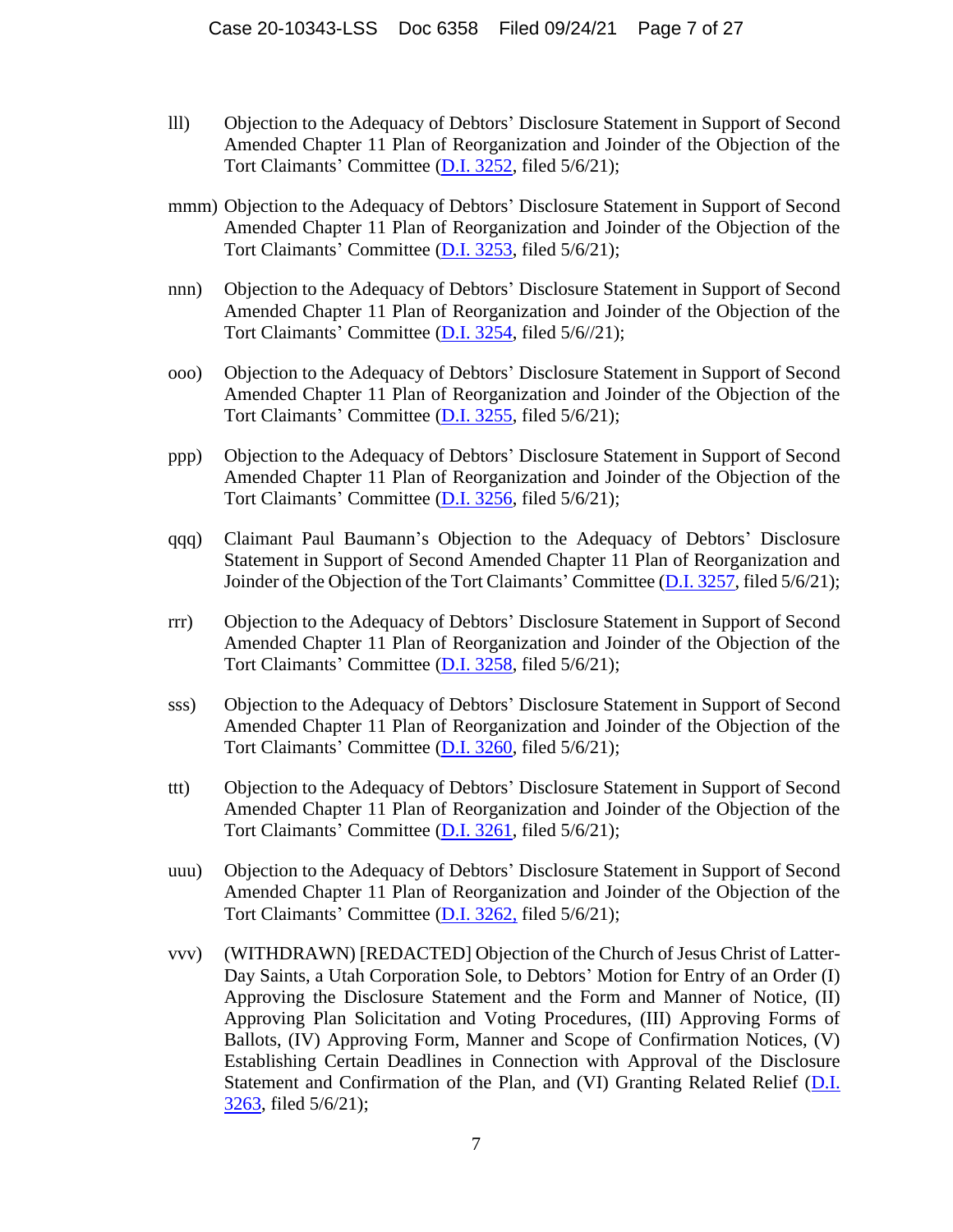- www) Ronald Hernandez Hunter's Objection to the Adequacy of Debtors Disclosure Statement in Support of Second Amended Chapter 11 Plan of Reorganization and Joinder of the Objection of the Tort Claimants' Committee [\(D.I. 3264,](https://ecf.deb.uscourts.gov/doc1/042019777810) filed 5/6/21);
- xxx) PCVA Claimants' Objection to the Adequacy of Debtors' Disclosure Statement in Support of Amended Chapter 11 Plan of Reorganization [\(D.I. 3265,](https://ecf.deb.uscourts.gov/doc1/042019777835) filed 5/6/21);
- yyy) (WITHDRAWN) [SEALED] Objection of the Church of Jesus Christ of Latter-Day Saints, a Utah Corporation Sole, to Debtors' Motion for Entry of an Order (I) Approving the Disclosure Statement and the Form and Manner of Notice, (II) Approving Plan Solicitation and Voting Procedures, (III) Approving Forms of Ballots, (IV) Approving Form, Manner and Scope of Confirmation Notices, (V) Establishing Certain Deadlines in Connection with Approval of the Disclosure Statement and Confirmation of the Plan, and (VI) Granting Related Relief (D.I. 3266, filed 5/6/21);
- zzz) Objection to the Adequacy of Debtors' Disclosure Statement in Support of Second Amended Chapter 11 Plan of Reorganization and Joinder of the Objection of the Tort Claimants' Committee [\(D.I. 3267,](https://ecf.deb.uscourts.gov/doc1/042019777881) filed 5/6/21);
- aaaa) Objection to the Debtors' Disclosure Statement for the Second Amended Chapter 11 Plan of Reorganization for Boy Scouts of America and Delaware BSA, LLC and Joinder in the Objection of the Tort Claimants' Committee [\(D.I. 3268,](https://ecf.deb.uscourts.gov/doc1/042019777887) filed 5/6/21);
- bbbb) Objection to the Adequacy of Debtors' Disclosure Statement in Support of Second Amended Chapter 11 Plan of Reorganization and Joinder [\(D.I. 3269,](https://ecf.deb.uscourts.gov/doc1/042019777900) filed 5/6/21);
- cccc) Objection to the Adequacy of Debtors' Disclosure Statement in Support of Amended Chapter 11 Plan of Reorganization [\(D.I. 3270,](https://ecf.deb.uscourts.gov/doc1/042019777905) filed 5/6/21);
- dddd) Great American's Objection to Debtors' Disclosure Statement for Second Amended Chapter 11 Plan of Reorganization and Joinder [\(D.I. 3271,](https://ecf.deb.uscourts.gov/doc1/042019777918) filed 5/6/21);
- eeee) Objection to the Adequacy of Debtors' Disclosure Statement in Support of Second Amended Chapter 11 Plan of Reorganization [\(D.I. 3272,](https://ecf.deb.uscourts.gov/doc1/042019777922) filed 5/6/21);
- ffff) Objection of the United Methodist Ad Hoc Committee to the Disclosure Statement for the Second Amended Chapter 11 Plan of Reorganization for Boy Scouts of America and Delaware BSA, LLC [\(D.I. 3273,](https://ecf.deb.uscourts.gov/doc1/042019777938) filed 5/6/21);
- gggg) Joinder by AWKO's Claimants to the Objection to the Adequacy of the Debtors' Disclosure Statement by the Tort Claimants' Committee [\(D.I. 3274,](https://ecf.deb.uscourts.gov/doc1/042019777945) filed 5/6/21);
- hhhh) Objection of Gibbs Law Group LLP on Behalf of Claimants L.S. (Claim No. SA-71855), K.P. (Claim No. SA-66172), and E.K. (Claim No. SA-78274) to the Adequacy of Debtors' Disclosure Statement in Support of Second Amended Chapter 11 Plan of Reorganization and Joinder of the Objection of the Tort Claimants' Committee [\(D.I. 3275,](https://ecf.deb.uscourts.gov/doc1/042019777962) filed 5/6/21);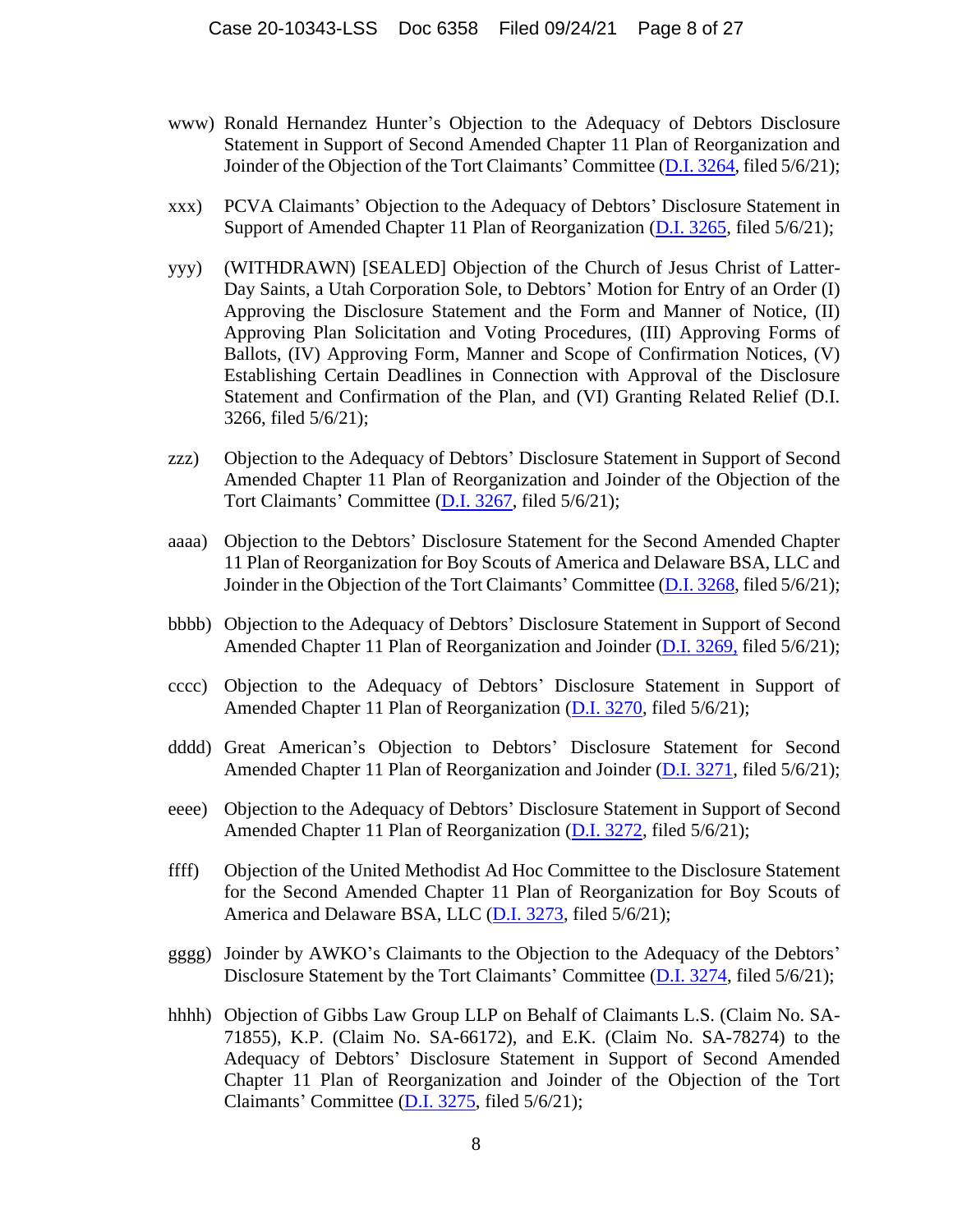- iiii) Objection to the Adequacy of Debtors' Disclosure Statement in Support of Second Amended Chapter 11 Plan of Reorganization and Joinder of the Objection of the Tort Claimants' Committee [\(D.I. 3276,](https://ecf.deb.uscourts.gov/doc1/042019777974) filed 5/6/21);
- jjjj) Objection to the Adequacy of Debtors' Disclosure Statement in Support of Second Amended Chapter 11 Plan of Reorganization and Joinder of the Objection of the Tort Claimants' Committee [\(D.I. 3277,](https://ecf.deb.uscourts.gov/doc1/042019777977) filed 5/6/21);
- kkkk) Joinder by Travelers Casualty and Surety Company, Inc. (FKA AETNA Casualty & Surety Company), St. Paul Surplus Line Insurance Company and Gulf Insurance Company to Great American's Objection to Debtors' Disclosure Statement for Second Amended Chapter 11 Plan of Reorganization and Joinder [\(D.I. 3278,](https://ecf.deb.uscourts.gov/doc1/042019777983) filed 5/6/21);
- llll) Objection to the Adequacy of Debtors' Disclosure Statement in Support of Second Amended Chapter 11 Plan of Reorganization and Joinder of the Objection of the Tort Claimants' Committee [\(D.I. 3279,](https://ecf.deb.uscourts.gov/doc1/042019777990) filed 5/6/21);
- mmmm) Objection to the Adequacy of Debtors' Disclosure Statement in Support of Second Amended Chapter 11 Plan of Reorganization and Joinder of the Objection of the Tort Claimants' Committee [\(D.I. 3281,](https://ecf.deb.uscourts.gov/doc1/042019778026) filed 5/6/21);
	- nnnn) Objection to the Adequacy of Debtors' Disclosure Statement in Support of Second Amended Chapter 11 Plan of Reorganization and Joinder of the Objection of the Tort Claimants' Committee and of Claimant 45448 [\(D.I. 3282,](https://ecf.deb.uscourts.gov/doc1/042019778044) filed 5/6/21);
	- oooo) Objection to Debtors' Disclosure Statement: Eight Questions [\(D.I. 3284,](https://ecf.deb.uscourts.gov/doc1/042019778307) filed 5/6/21);
	- pppp) Argonaut Insurance Company's Objection to Debtors' Disclosure Statement for Second Amended Chapter 11 Plan or Reorganization and Joinder [\(D.I. 3285,](https://ecf.deb.uscourts.gov/doc1/042019778334) filed 5/6/21);
	- qqqq) Amended Objection to the Adequacy of Debtors' Disclosure Statement in Support of Second Amended Chapter 11 Plan of Reorganization and Joinder of the Objection of the Tort Claimants' Committee [\(D.I. 3309,](https://ecf.deb.uscourts.gov/doc1/042019779493) filed 5/7/21);
	- rrrr) Objection to the to the Adequacy of Debtors' Disclosure Statement in Support of Second Amended Chapter 11 Plan of Reorganization and Joinder of the Objection of the Tort Claimants' Committee [\(D.I. 3424,](https://ecf.deb.uscourts.gov/doc1/042019782493) filed 5/10/21);
	- ssss) Zurich Insurers' Objections to the Disclosure Statement for Debtors' Second Amended Plan [\(D.I. 3478,](https://ecf.deb.uscourts.gov/doc1/042019783171) filed 5/10/21);
	- tttt) The AIG Companies' Objection to Motion for Approval of Debtors' Disclosure Statement (**D.I.** 3523, filed 5/10/21);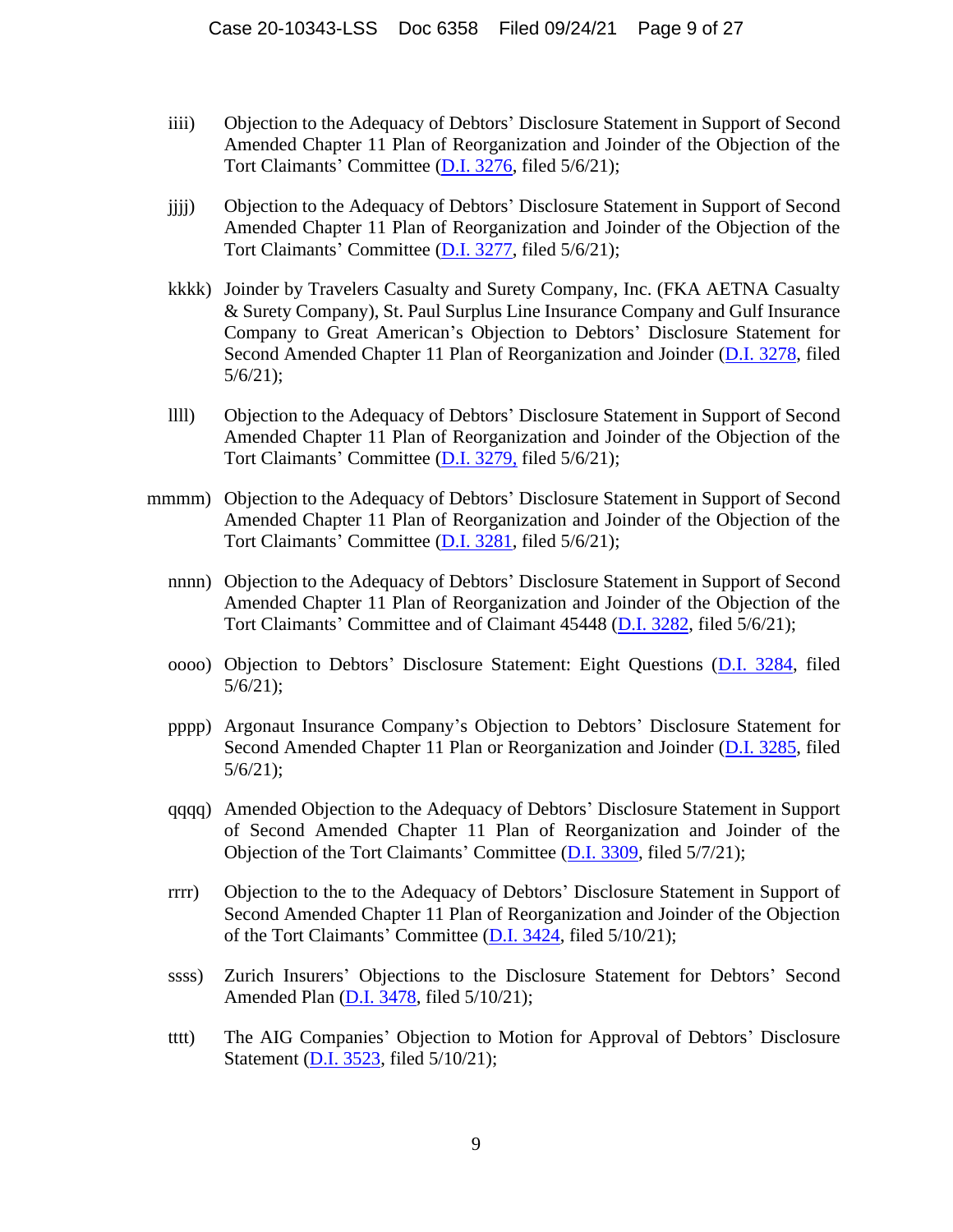- uuuu) Objection of the Tort Claimants' Committee to Debtors' Motion for Entry of an Order (I) Approving the Disclosure Statement and the Form and Manner of Notice, (II) Approving Plan Solicitation and Voting Procedures, (III) Approving Forms of Ballots, (IV) Approving Form, Manner and Scope of Confirmation Notices, (V) Establishing Certain Deadlines in Connection with Approval of the Disclosure Statement and Confirmation of the Plan, and (VI) Granting Related Relief (D.I. [3526,](https://ecf.deb.uscourts.gov/doc1/042019783875) filed 5/10/21);
- vvvv) The Allianz Insurers' (I) Objection to the Debtors' Disclosure Statement for Their Second Amended Chapter 11 Plan of Reorganization and (II) Limited Joinder ot Certain Objections [\(D.I. 3549,](https://ecf.deb.uscourts.gov/doc1/042019783999) filed 5/10/21);
- wwww) Joinder of Clarendon National Insurance Company, as Successor by Merger to Clarendon American Insurance Company, in Certain Insurers' Objection to the Proposed Disclosure Statement for Debtors' Second Amended Plan and Debtors' Proposed Confirmation Schedule [\(D.I. 3558,](https://ecf.deb.uscourts.gov/doc1/042019784055) filed 5/10/21);
	- xxxx) (WITHDRAWN) Objection of the Future Claimants' Representative to (A) Disclosure Statement for the Second Amended Chapter 11 Plan of Reorganization for Boy Scouts of America and Delaware BSA, LLC and (B) Debtors' Motion for Entry of an Order (I) Approving the Disclosure Statement and the Form and Manner of Notice, (II) Approving Plan Solicitation and Voting Procedures, (III) Approving Forms of Ballots, (IV) Approving Form, Manner, and Scope of Confirmation Notices, (V) Establishing Certain Deadlines in Connection with Approval of the Disclosure Statement and Confirmation of the Plan, and (VI) Granting Related Relief [\(D.I. 3565,](https://ecf.deb.uscourts.gov/doc1/042019784081) filed 5/10/21);
	- yyyy) (WITHDRAWN) Objection of the Coalition of Abused Scouts for Justice to Debtors' Motion for Entry of an Order (I) Approving the Disclosure Statement and the Form and Manner of Notice, (II) Approving Plan Solicitation and Voting Procedures, (III) Approving Forms of Ballots, (IV) Approving Form, Manner and Scope of Confirmation Notices, (V) Establishing Certain Deadlines in Connection with Approval of the Disclosure Statement and Confirmation of the Plan, (VI) Granting Related Relief [D.I. 2295] [\(D.I. 3569,](https://ecf.deb.uscourts.gov/doc1/042019784099) filed 5/10/21);
	- zzzz) Objection of Liberty Mutual Insurance Company to the Disclosure Statement for the Second Amended Chapter 11 Plan of Reorganization for Boy Scouts of America and Delaware BSA, LLC  $(D.I. 3578, \text{ filed } 5/10/21);$  $(D.I. 3578, \text{ filed } 5/10/21);$
	- aaaaa) Girl Scouts of the United States of America's Objection to Debtors' Disclosure Statement for the Second Amended Chapter 11 Plan of Reorganization for Boy Scouts of America and Delaware BSA, LLC [\(D.I. 3579,](https://ecf.deb.uscourts.gov/doc1/042019784182) filed 5/10/21);
	- bbbbb) United States Trustee's Objection to Debtors' Motion for Entry of an Order (I) Approving the Disclosure Statement and the Form and Manner of Notice, (II) Approving Plan Solicitation and Voting Procedures, (III) Approving Forms of Ballots, (IV) Approving Form, Manner, and Scope of Confirmation Notices (V)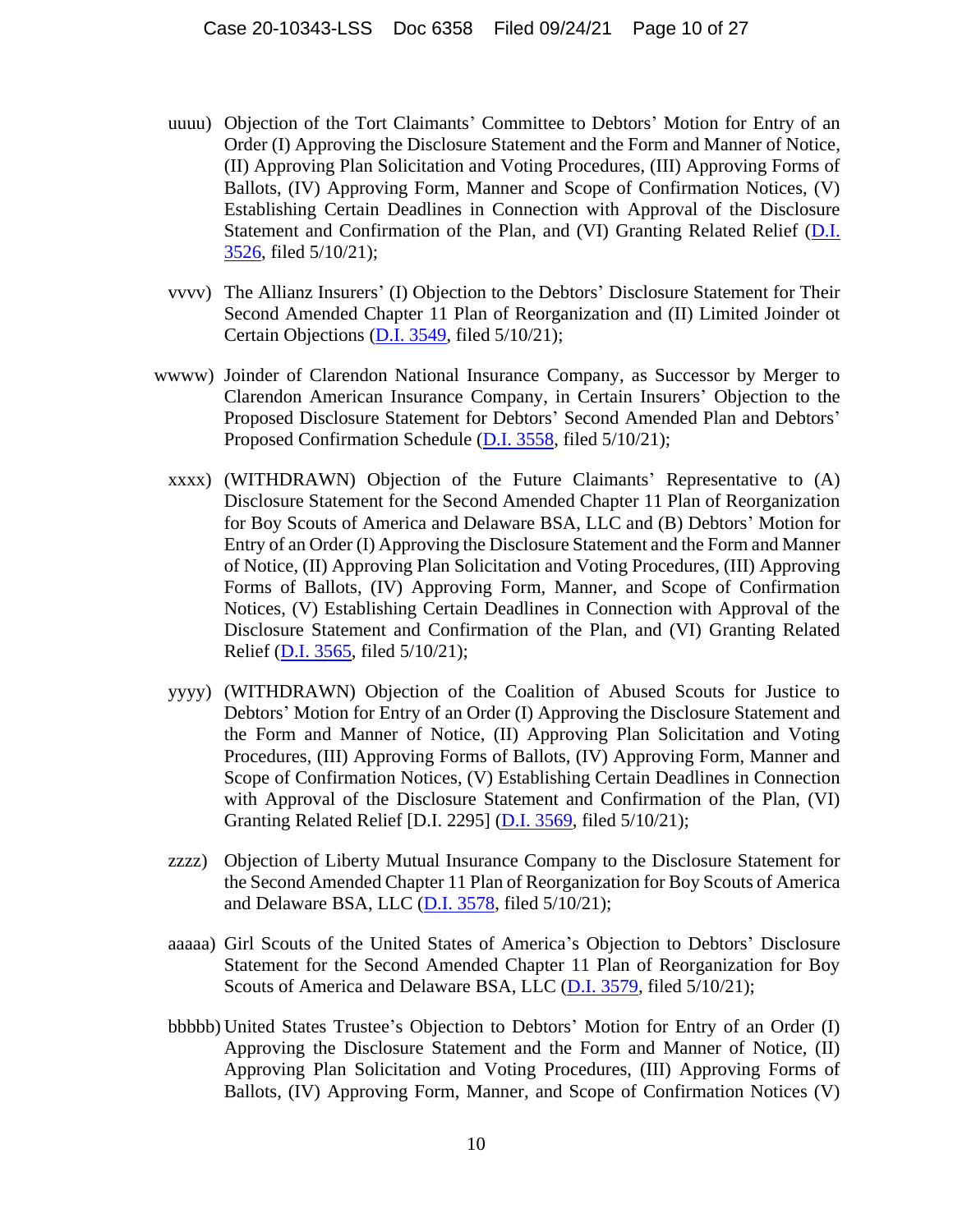Establishing Certain Deadlines in Connection with Approval of the Disclosure Statement and Confirmation of the Plan, and (VI) Granting Related Relief (D.E. 2295) [\(D.I. 3581,](https://ecf.deb.uscourts.gov/doc1/042019784387) filed 5/10/21);

- ccccc) Objection of Certain Claimant as to the Adequacy of Debtors' Disclosure Statement in Support of Amended Chapter 11 Plan of Reorganization [\(D.I. 2500,](https://ecf.deb.uscourts.gov/doc1/042019710059) filed 4/1/21);
- ddddd) Objection to the Adequacy of Debtors' Disclosure statement in Support of Amended Chapter 11 Plan of Reorganization [\(D.I. 2580,](https://ecf.deb.uscourts.gov/doc1/042019729358) filed 4/13/21);
- eeeee) Joinder of Continental Insurance Company to Certain Insurers' Objections to the Adequacy of the Disclosure Statement [\(D.I. 3582,](https://ecf.deb.uscourts.gov/doc1/042019784432) filed 5/10/21);
- fffff) Joinder of General Star Indemnity Company to the Allianz Insurers' (I) Objection to the Debtors' Disclosure Statement for Their Second Amended Chapter 11 Plan of Reorganization and (II) Limited Joinder to Certain Objections [\(D.I. 3740,](https://ecf.deb.uscourts.gov/doc1/042019788841) filed 5/12/21);
- ggggg)Joinder to Objection of the Church of Jesus Christ of Latter-Day Saints, A Utah Corporation Sole, to Debtors' Motion for Entry of an Order (I) Approving the Disclosure Statement and the Form and Manner of Notice, (II) Approving Plan Solicitation and Voting Procedures, (III) Approving Forms of Ballots, (IV) Approving Form, Manner, and Scope of Confirmation Notices, (V) Establishing Certain Deadlines in Connection with Approval of the Disclosure Statement and Confirmation of the Plan, and (VI) Granting Related Relief [\(D.I. 3853,](https://ecf.deb.uscourts.gov/doc1/042019789918) filed 5/12/21);
- hhhhh) Century Indemnity Company's Objections to the Debtors' Disclosure Statement for the Second Amended Chapter 11 Plan of Reorganization [\(D.I. 3856,](https://ecf.deb.uscourts.gov/doc1/042019790064) filed 5/12/21);
- iiiii) Century Indemnity Company's Objections to the Debtors' Solicitation Procedures and Form of Ballots [\(D.I. 3857,](https://ecf.deb.uscourts.gov/doc1/042019790078) filed 5/12/21);
- jjjjj) Notice of Filing of Exhibit A to Objection to the Adequacy of Debtors' Disclosure Statement in Support of Second Amended Chapter 11 Plan of Reorganization and Joinder of the Objection of the Tort Claimants' Committee [\(D.I. 3949,](https://ecf.deb.uscourts.gov/doc1/042019794297) filed 5/14/21);
- kkkkk) Joinder of Arrowood Indemnity Company to Century Indemnity Company's Objections to the Debtors' Disclosure Statement for the Second Amended Chapter 11 Plan of Reorganization  $(D.I. 4065,$  filed  $5/14/21$ );
	- lllll) Joinder of the Roman Catholic Archbishop of Los Angeles, a Corporation Sole, and Its Related BSA-Chartered Organizations to the Disclosure Statement Objection of the Church of Jesus Christ of Latter-Day Saints, a Utah Corporation Sole ([D.I. 3263] [\(D.I. 4092,](https://ecf.deb.uscourts.gov/doc1/042019795562) filed 5/14/21);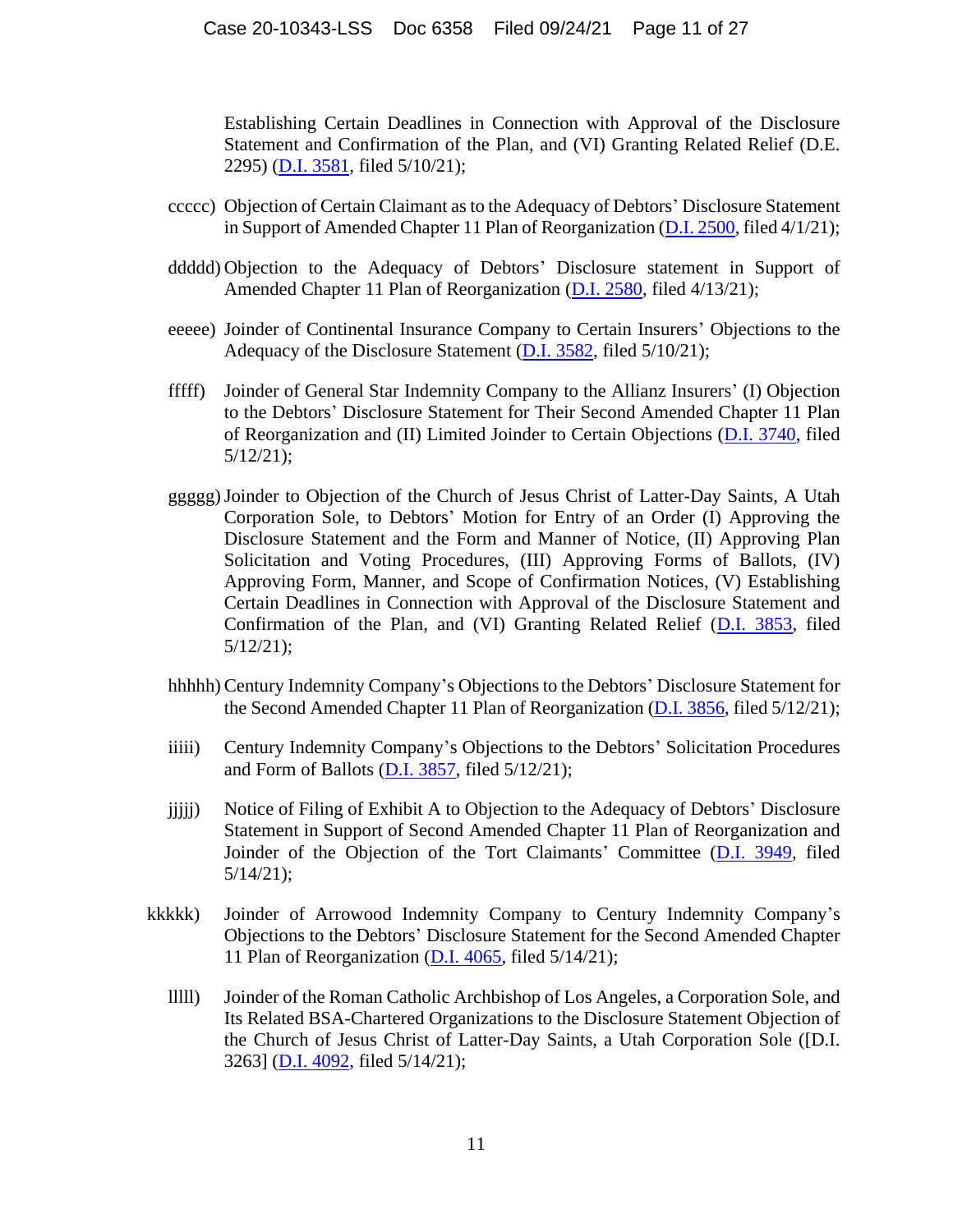- mmmmm) [SEALED] Objection to the Debtors' Disclosure Statement for the Second Amended Chapter 11 Plan of Reorganization (D.I. 4152, filed 5/17/21);
	- nnnnn) Objection to the Adequacy of Debtors' Disclosure Statement in Debtors' Second Amended Chapter 11 Plan of Reorganization [\(D.I. 4154,](https://ecf.deb.uscourts.gov/doc1/042019797988) filed 5/17/21);
	- ooooo) Joinder of the Official Committee of Unsecured Creditors for the Archbishop of Agaña (Bankr. D. Guam 19-00010) to the Objection Tort Claimants' Committee [\(D.I. 4321,](https://ecf.deb.uscourts.gov/doc1/042019800726) filed 5/17/21);
	- ppppp) Joinder of Arrowood Indemnity Company to Zurich Insurers' Objections to the Disclosure Statement for Debtors' Second Amended Plan [\(D.I. 5208,](https://ecf.deb.uscourts.gov/doc1/042019830669) filed 6/2/21);
	- qqqqq) Century's Supplemental Objection to the Disclosure Statement and Solicitation Procedures [\(D.I. 5214,](https://ecf.deb.uscourts.gov/doc1/042019832074) filed 6/3/21);
	- rrrrr) Objection to the Adequacy of Debtors' Disclosure Statement in Support of Amended Chapter 11 Plan of Reorganization [\(D.I. 5366,](https://ecf.deb.uscourts.gov/doc1/042019855904) filed 6/17/21);
	- sssss) Objection of the Official Committee of Unsecured Creditors for the Archbishop of Agaña (Bankr. D. Guam 19-00010) to Amended Disclosure Statement for the Fourth Amended Chapter 11 Plan of Reorganization for Boys Scouts of America and Delaware, LLC [\(D.I. 5842,](https://ecf.deb.uscourts.gov/doc1/042019939675) filed 8/2/21);
	- ttttt) Sullivan Papain Block McGrath Coffinas & Cannavo, P.C. Claimant's Objection to the Adequacy of Debtors' Disclosure Statement in Support of Amended Chapter 11 Plan of Reorganization and Objection to the Debtors' Revised Proposed Solicitation Procedures Order [\(D.I. 6016,](https://ecf.deb.uscourts.gov/cgi-bin/show_multidocs.pl?caseid=180369&arr_de_seq_nums=18801&magic_num=MAGIC&pdf_header=1&pdf_toggle_value=1&arr_de_seq_nums=18801&create_roa=&bates_format=&dkt=&got_receipt=1) filed 8/16/21);
	- uuuuu) [WITHDRAWN] Evanston Insurance Company's Objection to Amended Disclosure Statement for the Fourth Amended Chapter 11 Plan of Reorganization for Boy Scouts of America and Delaware BSA, LLC [\(D.I. 6038,](https://ecf.deb.uscourts.gov/doc1/042119964315) filed 8/16/21);
	- vvvvv) Searcy Denney Scarola Barnhart & Shipley, P.A. Claimants' Objection to the Adequacy of Debtors' Disclosure Statement in Support of Amended Chapter 11 Plan of Reorganization and Objection to the Debtors' Revised Proposed Solicitation Procedures Order [\(D.I. 6040,](https://ecf.deb.uscourts.gov/doc1/042119964483) filed 8/16/21);
	- wwwww) The Roman Catholic and United Methodist Ad Hoc Committees' Objection to the Debtors' Amended Disclosure Statement for Their Fourth Amended Chapter 11 Plan of Reorganization [\(D.I. 6067,](https://ecf.deb.uscourts.gov/cgi-bin/show_multidocs.pl?caseid=180369&arr_de_seq_nums=18997&magic_num=MAGIC&pdf_header=1&pdf_toggle_value=1&arr_de_seq_nums=18997&create_roa=&bates_format=&dkt=&got_receipt=1) filed 8/17/21);
	- xxxxx) Joinder of Archbishop of Agaña, a Corporation Sole to the Roma Catholic and United Methodist Ad Hoc Committees' Objection to the Debtors' Amended Disclosure Statement for Their Fourth Amended Chapter 11 Plan of Reorganization [\(D.I. 6070,](https://ecf.deb.uscourts.gov/cgi-bin/show_multidocs.pl?caseid=180369&arr_de_seq_nums=19006&magic_num=MAGIC&pdf_header=1&pdf_toggle_value=1&arr_de_seq_nums=19006&create_roa=&bates_format=&dkt=&got_receipt=1) filed 8/17/21);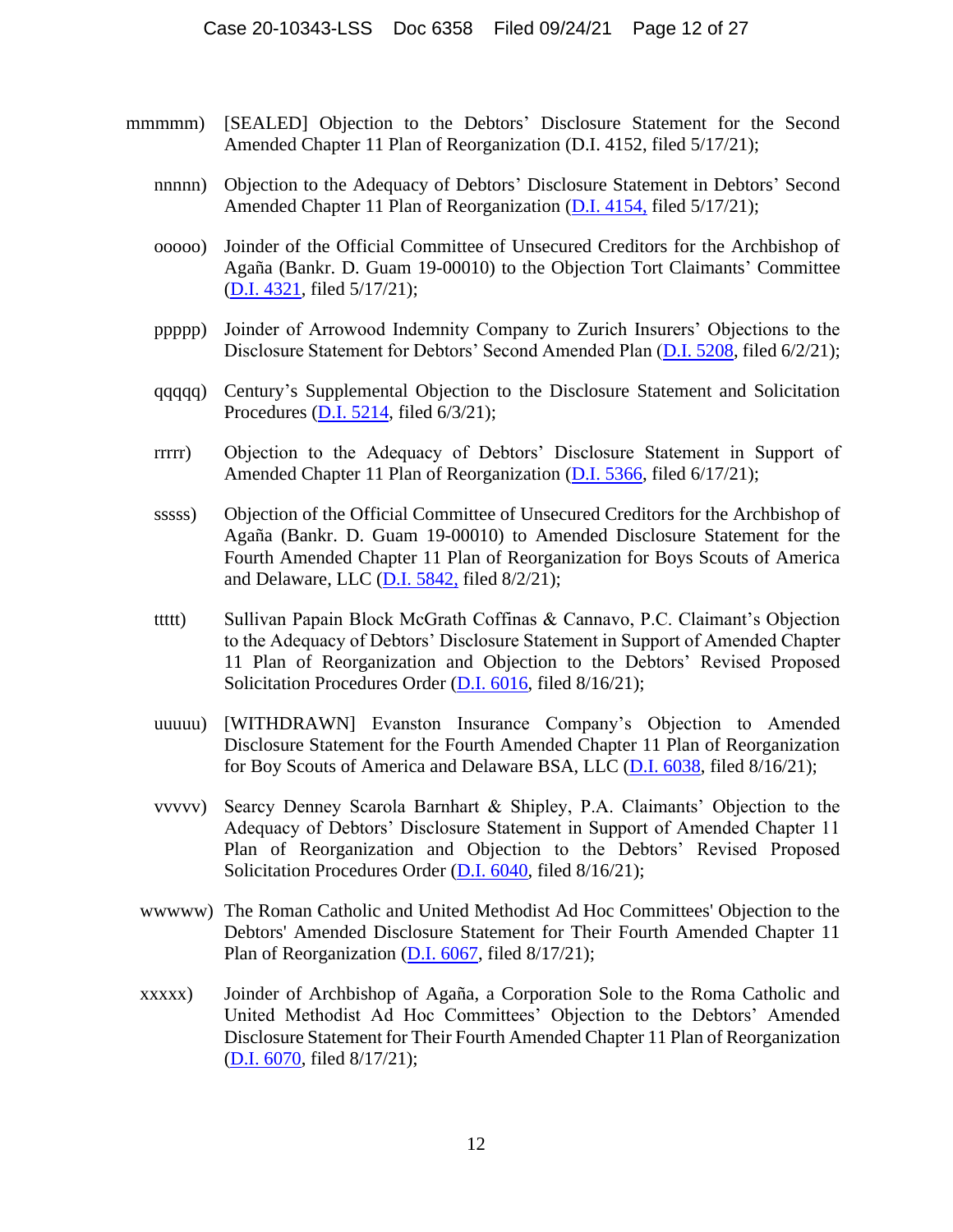- yyyyy) Joinder of the Diocese of Buffalo, N.Y., to the Roman Catholic and United Methodist Ad Hoc Committees' Objection to the Debtors' Amended Disclosure Statement for Their Fourth Amended Chapter 11 Plan of Reorganization [\(D.I. 6071,](https://ecf.deb.uscourts.gov/cgi-bin/show_multidocs.pl?caseid=180369&arr_de_seq_nums=19009&magic_num=MAGIC&pdf_header=1&pdf_toggle_value=1&arr_de_seq_nums=19009&create_roa=&bates_format=&dkt=&got_receipt=1) filed 8/17/21);
- zzzzz) Joinder of the Roman Catholic Diocese of Ogdensburg, New York to the Roman Catholic and United Methodist Ad Hoc Committees' Objection to the Debtors' Amended Disclosure Statement for Their Fourth Amended Chapter 11 Plan of Reorganization [\(D.I. 6072,](https://ecf.deb.uscourts.gov/cgi-bin/show_multidocs.pl?caseid=180369&arr_de_seq_nums=19012&magic_num=MAGIC&pdf_header=1&pdf_toggle_value=1&arr_de_seq_nums=19012&create_roa=&bates_format=&dkt=&got_receipt=1) filed 8/17/21);
- aaaaaa) Joinder of the Diocese of Rochester to the Roman Catholic and United Methodist Ad Hoc Committees' Objection to the Debtors' Amended Disclosure Statement for Their Fourth Amended Chapter 11 Plan of Reorganization [\(D.I. 6073,](https://ecf.deb.uscourts.gov/cgi-bin/show_multidocs.pl?caseid=180369&arr_de_seq_nums=19015&magic_num=MAGIC&pdf_header=1&pdf_toggle_value=1&arr_de_seq_nums=19015&create_roa=&bates_format=&dkt=&got_receipt=1) filed 8/17/21);
- bbbbbb) Joinder of the Roman Catholic Diocese of Syracuse, New York to the Roman Catholic and United Methodist Ad Hoc Committees' Objection to the Debtors' Amended Disclosure Statement for Their Fourth Amended Chapter 11 Plan of Reorganization [\(D.I. 6074,](https://ecf.deb.uscourts.gov/cgi-bin/show_multidocs.pl?caseid=180369&arr_de_seq_nums=19018&magic_num=MAGIC&pdf_header=1&pdf_toggle_value=1&arr_de_seq_nums=19018&create_roa=&bates_format=&dkt=&got_receipt=1) filed 8/17/21); and
- cccccc) Joinder of the Norwich Roman Catholic Diocesan Corporation to the Roman Catholic and United Methodist Ad Hoc Committees' Objection to the Debtors' Amended Disclosure Statement for Their Fourth Amended Chapter 11 Plan of Reorganization [\(D.I. 6075,](https://ecf.deb.uscourts.gov/doc1/042119968114) filed 8/17/21).

Supplemental Responses Received:

- a) Supplement to Objection to the Adequacy of Debtors' Disclosure Statement in Support of Second Amended Chapter 11 Plan of Reorganization: Letter to the Court from Survivor Claimant #29655 [\(D.I. 5171,](https://ecf.deb.uscourts.gov/doc1/042019827705) filed 6/1/21);
- b) Bonina & Bonina P.C. Claimants' Supplemental Objection to the Adequacy of Debtors' Disclosure Statement in Support of Amended Chapter 11 Plan of Reorganization and Objection to the Debtors' Revised Proposed Solicitation Procedures Order [\(D.I. 5955,](https://ecf.deb.uscourts.gov/doc1/042019954367) filed 8/10/21);
- c) PCVA Claimants' Supplemental Objection to the Adequacy of Debtors' Disclosure Statement in Support of Amended Chapter 11 Plan of Reorganization and Objection to the Debtors' Revised Proposed Solicitation Procedures Order [\(D.I. 5964,](https://ecf.deb.uscourts.gov/doc1/042019955701) filed 8/11/21);
- d) Chiacchia & Fleming, LLP Claimants' Supplemental Objection to the Adequacy of Debtors' Disclosure Statement in Support of Amended Chapter 11 Plan of Reorganization and Objection to the Debtors' Revised Proposed Solicitation Procedures Order [\(D.I. 5965,](https://ecf.deb.uscourts.gov/doc1/042019955704) filed 8/11/21);
- e) James, Vernon & Weeks, P.A. Claimants' Supplemental Objection to the Adequacy of Debtors' Disclosure Statement in Support of Amended Chapter 11 Plan of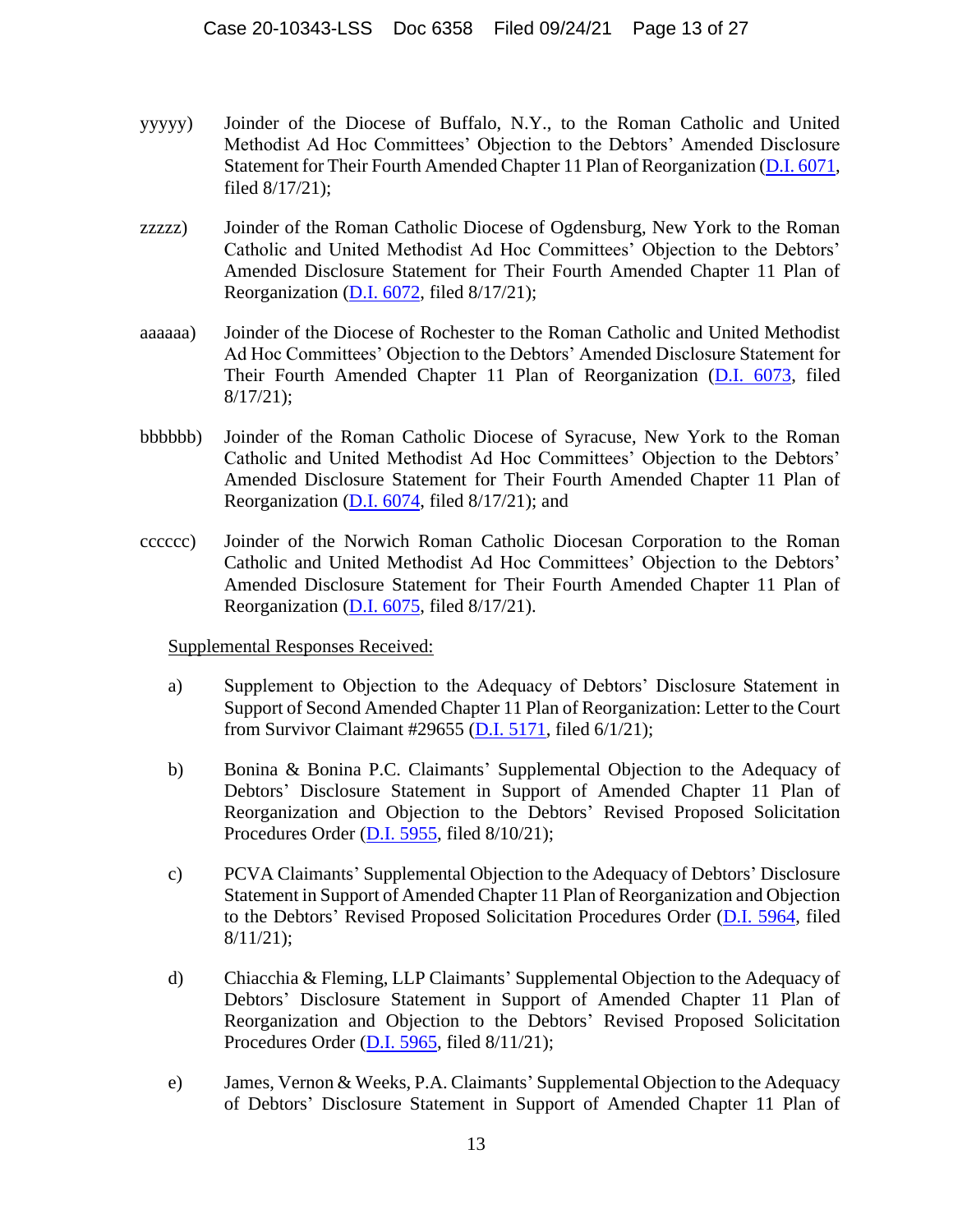Reorganization and Objection to the Debtors' Revised Proposed Solicitation Procedures Order [\(D.I. 5966,](https://ecf.deb.uscourts.gov/doc1/042019955742) filed 8/11/21);

- f) Alonso Krangle's Claimants' Supplemental Objection to the Adequacy of Debtors' Disclosure Statement in Support of Amended Chapter 11 Plan of Reorganization and Objection to the Debtors' Revised Proposed Solicitation Procedures Order [\(D.I.](https://ecf.deb.uscourts.gov/doc1/042019955750)  [5967,](https://ecf.deb.uscourts.gov/doc1/042019955750) filed 8/11/21);
- g) Winer Claimants' Supplemental Objection to the Adequacy of Debtors' Disclosure Statement in Support of Amended Chapter 11 Plan of Reorganization and Objection to the Debtors' Revised Proposed Solicitation Procedures Order [\(D.I. 5968,](https://ecf.deb.uscourts.gov/doc1/042019955790) filed 8/11/21);
- h) Massey Law Firm Claimants' Supplemental Objection to the Adequacy of Debtors' Disclosure Statement in Support of Amended Chapter 11 Plan of Reorganization and Objection to the Debtors' Revised Proposed Solicitation Procedures Order [\(D.I.](https://ecf.deb.uscourts.gov/doc1/042019956524)  [5971,](https://ecf.deb.uscourts.gov/doc1/042019956524) filed 8/11/21);
- i) Law Office AMD Claimants' Supplemental Objection to the Adequacy of Debtor's Disclosure Statement in Support of Amended Chapter 11 Plan of Reorganization and Objection to the Debtors' Revised Proposed Solicitation Procedures Order [\(D.I.](https://ecf.deb.uscourts.gov/doc1/042019956753)  [5978,](https://ecf.deb.uscourts.gov/doc1/042019956753) filed 8/11/21);
- j) Oaks Law Firm Claimants' Supplemental Objection to the Adequacy of Debtor's Disclosure Statement in Support of Amended Chapter 11 Plan of Reorganization and Objection to the Debtors' Revised Proposed Solicitation Procedures Order [\(D.I.](https://ecf.deb.uscourts.gov/doc1/042019958418)  [5982,](https://ecf.deb.uscourts.gov/doc1/042019958418) filed 8/12/21);
- k) KJS Claimants' Supplemental Objection to the Adequacy of Debtors' Disclosure Statement in Support of Amended Chapter 11 Plan of Reorganization and Objection to the Debtors' Revised Proposed Solicitation Procedures Order [\(D.I. 5989,](https://ecf.deb.uscourts.gov/doc1/042019959561) filed 8/13/21);
- l) Nettles | Morris' Claimants' Supplemental Objection to the Adequacy of Debtors' Disclosure Statement in Support of Amended Chapter 11 Plan of Reorganization and Objection to the Debtors' Revised Proposed Solicitation Procedures Order [\(D.I.](https://ecf.deb.uscourts.gov/cgi-bin/show_multidocs.pl?caseid=180369&arr_de_seq_nums=18682&magic_num=MAGIC&pdf_header=1&pdf_toggle_value=1&arr_de_seq_nums=18682&create_roa=&bates_format=&dkt=&got_receipt=1)  [5990,](https://ecf.deb.uscourts.gov/cgi-bin/show_multidocs.pl?caseid=180369&arr_de_seq_nums=18682&magic_num=MAGIC&pdf_header=1&pdf_toggle_value=1&arr_de_seq_nums=18682&create_roa=&bates_format=&dkt=&got_receipt=1) filed 8/13/21);
- m) Spagnoletti Law Firm Claimants' Supplemental Objection to the Adequacy of Debtors' Disclosure Statement in Support of Amended Chapter 11 Plan of Reorganization and Objection to the Debtors' Revised Proposed Solicitation Procedures Order [\(D.I. 5991,](https://ecf.deb.uscourts.gov/cgi-bin/show_multidocs.pl?caseid=180369&arr_de_seq_nums=18688&magic_num=MAGIC&pdf_header=1&pdf_toggle_value=1&arr_de_seq_nums=18688&create_roa=&bates_format=&dkt=&got_receipt=1) filed 8/13/21);
- n) VZO Claimant's Supplemental Objection to the Adequacy of Debtors' Disclosure Statement in Support of Amended Chapter 11 Plan of Reorganization and Objection to the Debtors' Revised Proposed Solicitation Procedures Order [\(D.I. 5992,](https://ecf.deb.uscourts.gov/cgi-bin/show_multidocs.pl?caseid=180369&arr_de_seq_nums=18694&magic_num=MAGIC&pdf_header=1&pdf_toggle_value=1&arr_de_seq_nums=18694&create_roa=&bates_format=&dkt=&got_receipt=1) filed 8/13/21);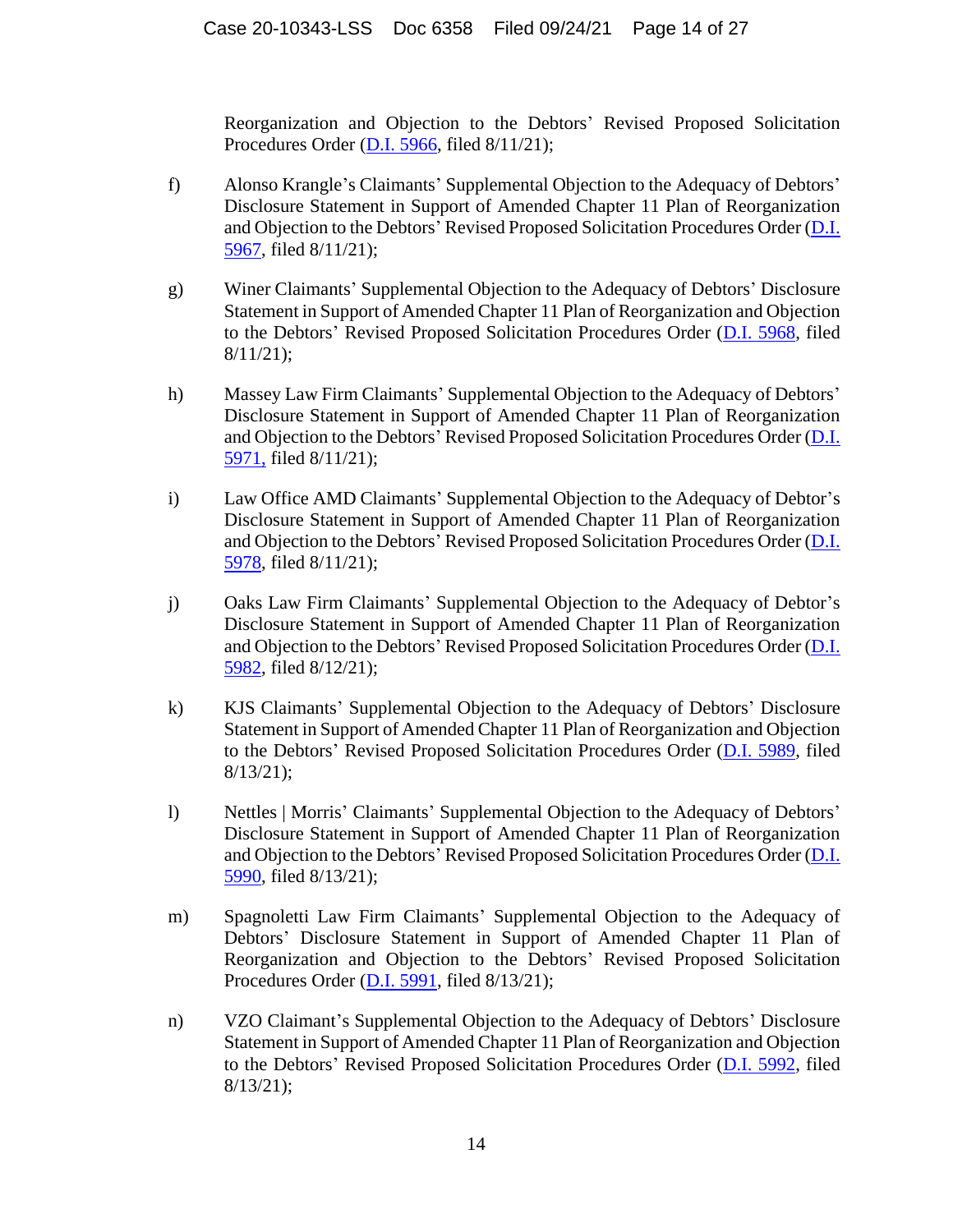- o) Jacobs & Crumplar and the Neuberger Firm Claimants' Supplemental Objection to the Adequacy of Debtors' Disclosure Statement in Support of Amended Chapter 11 Plan of Reorganization and Objection to the Debtors' Revised Proposed Solicitation Procedures Order [\(D.I. 6002,](https://ecf.deb.uscourts.gov/doc1/042119961012) filed 8/13/21);
- p) Gair, Gair, Conason et al Claimants' Supplemental Objection to the Adequacy of Debtors' Disclosure Statement in Support of Amended Chapter 11 Plan of Reorganization and Objection to the Debtors' Revised Proposed Solicitation Procedures Order [\(D.I. 6003,](https://ecf.deb.uscourts.gov/doc1/042119961066) filed 8/13/21);
- q) Joinder to Objection to the Adequacy of Debtors' Disclosure Statement in Support of Amended Chapter 11 Plan of Reorganization and Objection to the Debtors' Revised Proposed Solicitation Procedure Order [\(D.I. 6004,](https://ecf.deb.uscourts.gov/doc1/042119961211) filed 8/16/21);
- r) N&M Claimant's Supplemental Objection to the Adequacy of Debtors' Disclosure Statement in Support of Amended Chapter 11 Plan of Reorganization and Objection to the Debtors' Revised Proposed Solicitation Procedures Order [\(D.I. 6005,](https://ecf.deb.uscourts.gov/doc1/042119962539) filed 8/16/21);
- s) Ready Law Firm Claimants' Supplemental Objection to the Adequacy of Debtors' Disclosure Statement in Support of Amended Chapter 11 Plan of Reorganization and Objection to the Debtors' Revised Proposed Solicitation Procedures Order [\(D.I.](https://ecf.deb.uscourts.gov/doc1/042119962542)  [6006,](https://ecf.deb.uscourts.gov/doc1/042119962542) filed 8/16/21);
- t) Green & Gillispie Claimants' Supplemental Objection to the Adequacy of Debtors' Disclosure Statement in Support of Amended Chapter 11 Plan of Reorganization and Objection to the Debtors' Revised Proposed Solicitation Procedures Order [\(D.I.](https://ecf.deb.uscourts.gov/doc1/042119962545)  [6007,](https://ecf.deb.uscourts.gov/doc1/042119962545) filed 8/16/21);
- u) Joinder by AWKO's Claimants to PCVA'S Supplemental Objection to the Adequacy of Debtors' Disclosure Statement in Support of Amended Chapter 11 Plan of Reorganization and Objection to the Debtors' Revised Proposed Solicitation Procedures Order [\(D.I. 6008,](https://ecf.deb.uscourts.gov/cgi-bin/show_multidocs.pl?caseid=180369&arr_de_seq_nums=18765&magic_num=MAGIC&pdf_header=1&pdf_toggle_value=1&arr_de_seq_nums=18765&create_roa=&bates_format=&dkt=&got_receipt=1) filed 8/16/21);
- v) (WITHDRAWN) Supplemental Objection of the Church of Jesus Christ of Latter-Day Saints, a Utah Corporation Sole, to Debtors Motion for Entry of an Order (I) Approving the Disclosure Statement and the Form and Manner of Notice, (II) Approving Plan Solicitation and Voting Procedures, (III) Approving Forms of Ballots, (IV) Approving Form, Manner, and Scope of Confirmation Notices, (V) Establishing Certain Deadlines in Connection with Approval of the Disclosure Statement and Confirmation of the Plan, and (VI) Granting Related Relief [\(D.I.](https://ecf.deb.uscourts.gov/doc1/042119962631)  [6009,](https://ecf.deb.uscourts.gov/doc1/042119962631) filed 8/16/21);
- w) LSR Claimants' Supplemental Objection to the Adequacy of Debtors' Disclosure Statement in Support of Amended Chapter 11 Plan of Reorganization and Objection to the Debtors' Revised Proposed Solicitation Procedures Order [\(D.I. 6010,](https://ecf.deb.uscourts.gov/doc1/042119962740) filed  $8/16/21$ ;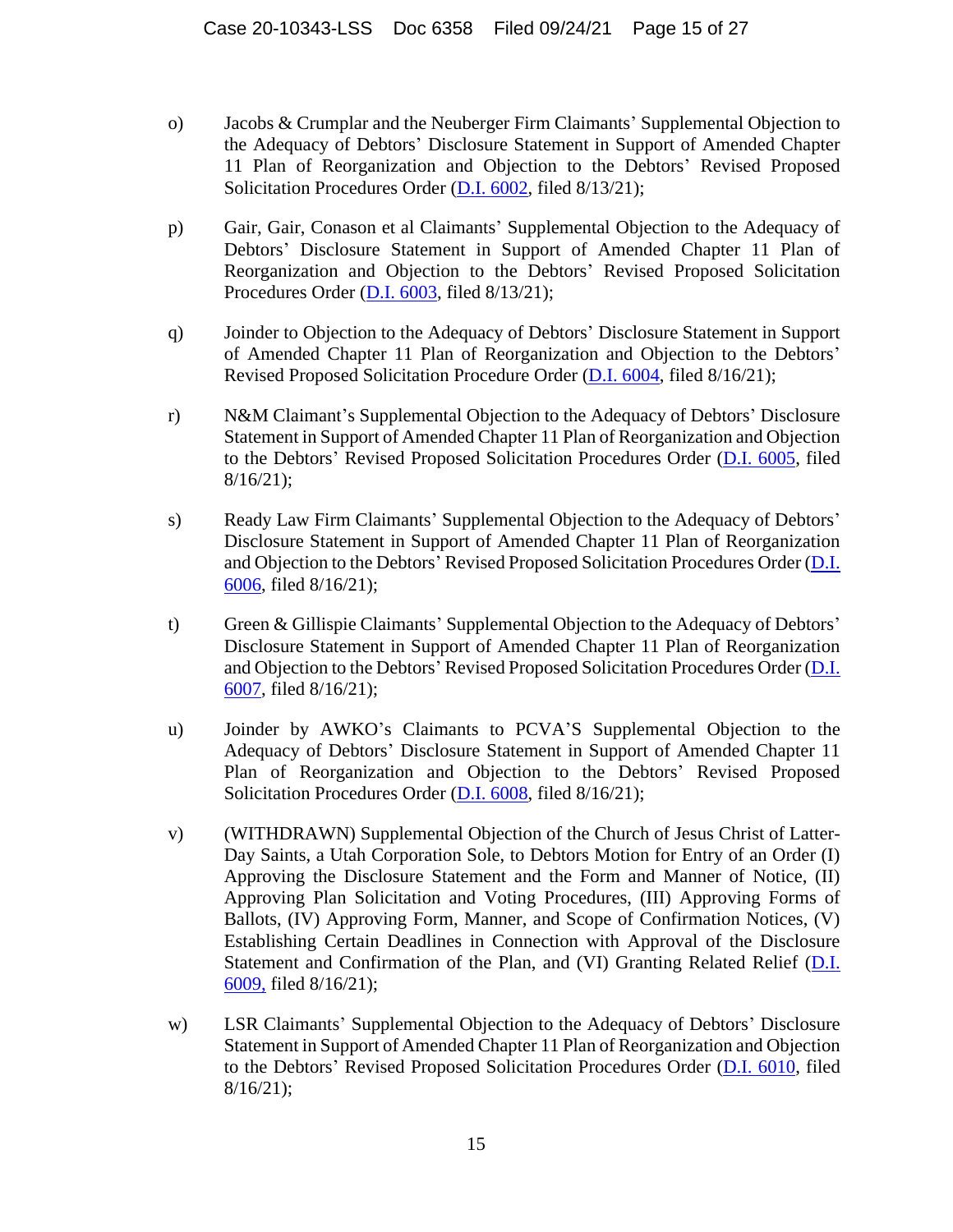- x) Joinder and Reservation of Rights of The Episcopal Church to Supplemental Objection of The Church of Jesus Christ of Latter-Day Saints, a Utah Corporation Sole, to Debtors Motion for Entry of an Order (I) Approving Disclosure Statement and the Form and Manner of Notice, (II) Approving Plan Solicitation and Voting Procedures, (III) Approving Forms of Ballots, (IV) Approving Form, Manner, and Scope of Confirmation Notices, (V) Establishing Certain Deadlines in Connection With Approval of Disclosure Statement and Confirmation of the Plan, and (VI) Granting Related Relief [\(D.I. 6014,](https://ecf.deb.uscourts.gov/cgi-bin/show_multidocs.pl?caseid=180369&arr_de_seq_nums=18791&magic_num=MAGIC&pdf_header=1&pdf_toggle_value=1&arr_de_seq_nums=18791&create_roa=&bates_format=&dkt=&got_receipt=1) filed 8/16/21);
- y) Supplemental Objection of Claimant SA-105992, SA-71204 to the Adequacy of Debtors' Disclosure Statement in Support of Amended Chapter 11 Plan of Reorganization and Objection to the Debtors' Revised Proposed Solicitation Procedures Order [\(D.I. 6015,](https://ecf.deb.uscourts.gov/cgi-bin/show_multidocs.pl?caseid=180369&arr_de_seq_nums=18797&magic_num=MAGIC&pdf_header=1&pdf_toggle_value=1&arr_de_seq_nums=18797&create_roa=&bates_format=&dkt=&got_receipt=1) filed 8/16/21);
- z) Perdue & Kidd Claimants' Supplemental Objection to the Adequacy of Debtors' Disclosure Statement in Support of Amended Chapter 11 Plan of Reorganization and Objection to the Debtors' Revised Proposed Solicitation Procedures Order (D.I. [6017,](https://ecf.deb.uscourts.gov/doc1/042119963575) filed 8/16/21);
- aa) Gordon & Partners' Claimants' Supplemental Objection to the Adequacy of Debtors' Disclosure Statement in Support of Amended Chapter 11 Plan of Reorganization and Objection to the Debtors' Revised Proposed Solicitation Procedures Order [\(D.I. 6018,](https://ecf.deb.uscourts.gov/doc1/042119963609) filed 8/16/21);
- bb) Betti & Associates Claimants' Supplemental Objection to the Adequacy of Debtors' Disclosure Statement in Support of Amended Chapter 11 Plan of Reorganization and Objection to the Debtors' Revised Proposed Solicitation Procedures Order [\(D.I. 6024,](https://ecf.deb.uscourts.gov/doc1/042119963729) filed 8/16/21);
- cc) [SEALED] Supplemental Objection of Abuse Claimant 242 to the Disclosure Statement and Plan (D.I. 6026, filed 8/16/21);
- dd) [REDACTED] Supplemental Objection of Abuse Claimant 242 to the Disclosure Statement and Plan [\(D.I. 6027,](https://ecf.deb.uscourts.gov/doc1/042119963758) filed 8/16/21);
- ee) Anderson & Cummings, L.L.P. Claimants' Supplemental Objection to the Adequacy of Debtors' Disclosure Statement in Support of Amended Chapter 11 Plan of Reorganization and Objection to the Debtors' Revised Proposed Solicitation Procedures Order [\(D.I. 6028,](https://ecf.deb.uscourts.gov/doc1/042119963944) filed 8/16/21);
- ff) Cannata & Associates Claimants' Supplemental Objection to the Adequacy of Debtors' Disclosure Statement in Support of Amended Chapter 11 Plan of Reorganization and Objection to the Debtors' Revised Proposed Solicitation Procedures Order [\(D.I. 6029,](https://ecf.deb.uscourts.gov/doc1/042119963968) filed 8/16/21);
- gg) Dumas & Vaughn Claimants' Supplemental Objection to the Adequacy of Debtors' Disclosure Statement in Support of Amended Chapter 11 Plan of Reorganization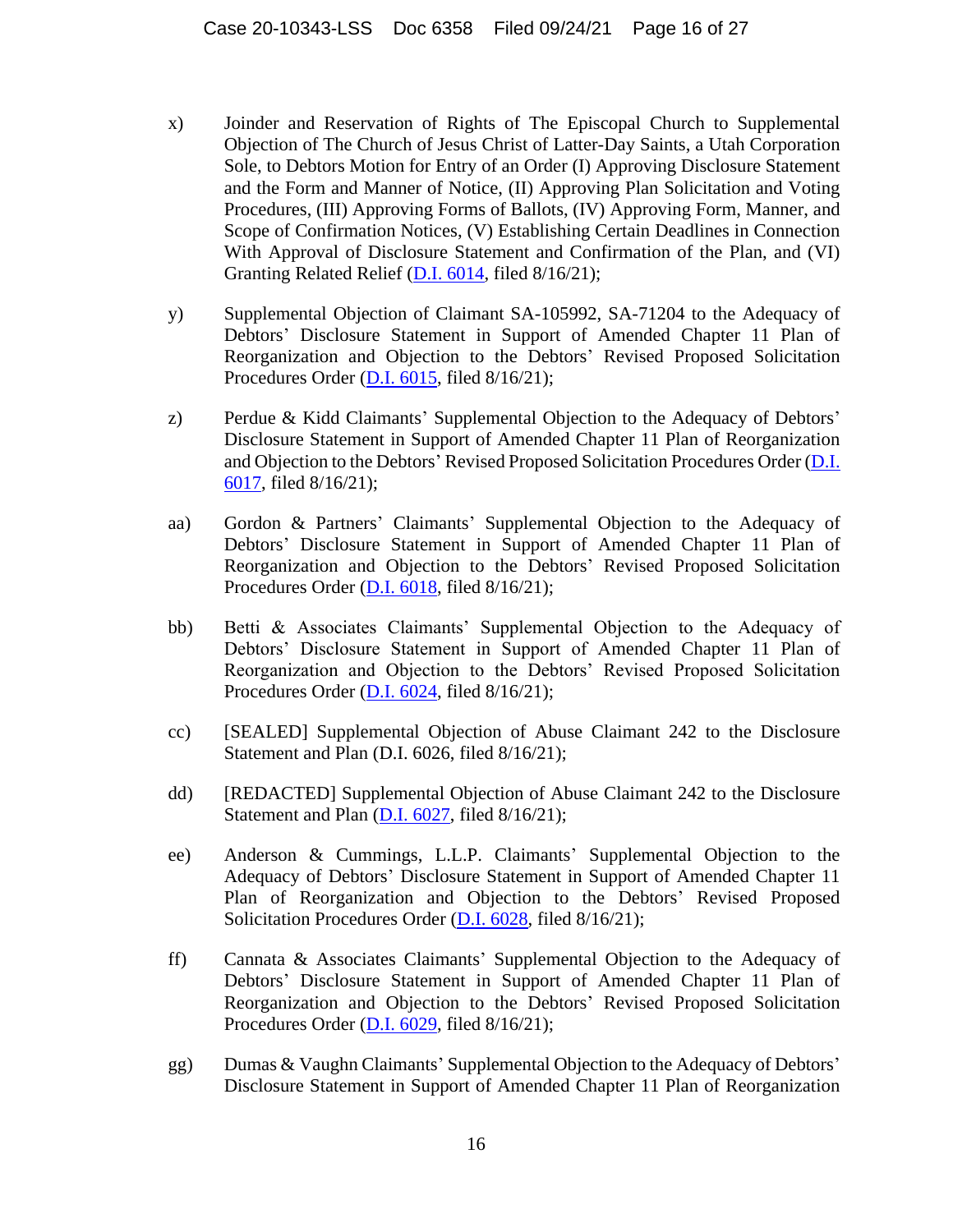and Objection to the Debtors' Revised Proposed Solicitation Procedures Order [\(D.I.](https://ecf.deb.uscourts.gov/doc1/042119963987)  [6030,](https://ecf.deb.uscourts.gov/doc1/042119963987) filed 8/16/21);

- hh) The Zalkin Law Firm Claimants' Supplemental Objection to the Adequacy of Debtors' Disclosure Statement in Support of Amended Chapter 11 Plan of Reorganization and Objection to the Debtors' Revised Proposed Solicitation Procedures Order [\(D.I. 6031,](https://ecf.deb.uscourts.gov/cgi-bin/show_multidocs.pl?caseid=180369&arr_de_seq_nums=18854&magic_num=MAGIC&pdf_header=1&pdf_toggle_value=1&arr_de_seq_nums=18854&create_roa=&bates_format=&dkt=&got_receipt=1) filed 8/16/21);
- ii) Herman Law Claimants' Supplemental Objection to the Adequacy of Debtors' Amended Disclosure Statement for the Fourth Amended Chapter 11 Plan of Reorganization [\(D.I. 6032,](https://ecf.deb.uscourts.gov/doc1/042119964027) filed 8/16/21);
- jj) Ronald Hernandez Hunter's Supplemental Objection to the Adequacy of Debtors' Disclosure Statement in Support of Amended Chapter 11 Plan of Reorganization and Objection to the Debtors' Revised Proposed Solicitation Procedures Order [\(D.I.](https://ecf.deb.uscourts.gov/doc1/042119964052)  [6033,](https://ecf.deb.uscourts.gov/doc1/042119964052) filed 8/16/21);
- kk) Joinder to Objection to the Adequacy of Debtors' Disclosure Statement in Support of Amended Chapter 11 Plan of Reorganization and Objection to the Debtors' Revised Proposed Solicitation Procedures Order [\(D.I. 6034,](https://ecf.deb.uscourts.gov/doc1/042119964053) filed 8/16/21);
- ll) Claimant 23060's Supplemental Objection to Debtor's Disclosure Statement in Support of Amended Chapter 11 Plan of Reorganization and Objection to the Debtors' Revised Proposed Solicitation Procedures Order [\(D.I. 6036,](https://ecf.deb.uscourts.gov/doc1/042119964138) filed 8/16/21);
- mm) Oshan & Associates PC's Claimants' Supplemental Objection to the Adequacy of Debtors' Disclosure Statement in Support of Amended Chapter 11 Plan of Reorganization and Objection to the Debtors' Revised Proposed Solicitation Procedures Order [\(D.I. 6037,](https://ecf.deb.uscourts.gov/doc1/042119964230) filed 8/16/21);
- nn) Lujan Claimants' Supplemental Objection to the Adequacy of Debtors Disclosure Statement in Support of Amended Chapter 11 Plan of Reorganization; Joinder in PCVA Claimants' Supplemental Objection to the Adequacy of Debtors Disclosure Statement in Support of Amended Chapter 11 Plan of Reorganization and Objection to the Debtors Revised Proposed Solicitation Procedures Order [\(D.I. 6039,](https://ecf.deb.uscourts.gov/cgi-bin/show_multidocs.pl?caseid=180369&arr_de_seq_nums=18891&magic_num=MAGIC&pdf_header=1&pdf_toggle_value=1&arr_de_seq_nums=18891&create_roa=&bates_format=&dkt=&got_receipt=1) filed 8/16/21);
- oo) Searcy Denney Scarola Barnhart & Shipley, P.A. Claimants' Objection to the Adequacy of Debtors' Disclosure Statement in Support of Amended Chapter 11 Plan of Reorganization and Objection to the Debtors' Revised Proposed Solicitation Procedures Order [\(D.I. 6040,](https://ecf.deb.uscourts.gov/doc1/042119964483) filed 8/16/21);
- pp) Knights of Columbus' Supplemental Objection to the Adequacy of Debtor's Amended Disclosure Statement for the Fourth Amended Chapter 11 Plan of Reorganization for Boy Scouts of America and Delaware BSA, LLC [\(D.I. 6041,](https://ecf.deb.uscourts.gov/doc1/042119964542) filed 8/16/21);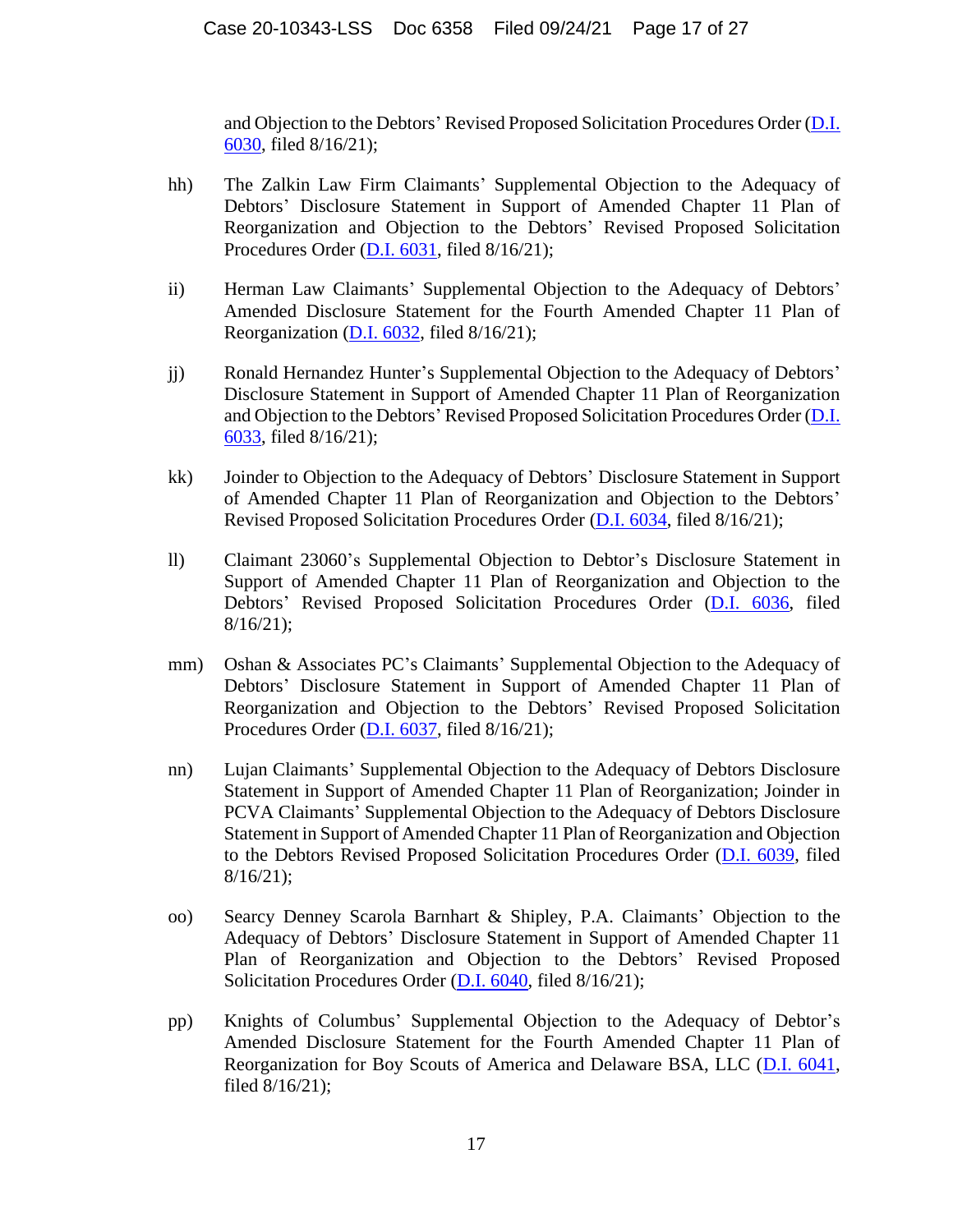- qq) Supplemental Objection of Claimant SA-35 to the Debtors' Amended Disclosure Statement for the Fourth Amended Chapter 11 Plan of Reorganization for Boy Scouts of America and Delaware BSA, LLC and Joinder in Objections to the Notice of Filing of Revised Proposed Solicitation Procedures Order [\(D.I 6042,](https://ecf.deb.uscourts.gov/doc1/042119964586) filed 8/16/21);
- rr) Objection to the Adequacy of Amended Disclosure Statement for Debtors' Fourth Amended Chapter 11 Plan of Reorganization [\(D.I. 6043,](https://ecf.deb.uscourts.gov/cgi-bin/show_multidocs.pl?caseid=180369&arr_de_seq_nums=18909&magic_num=MAGIC&pdf_header=1&pdf_toggle_value=1&arr_de_seq_nums=18909&create_roa=&bates_format=&dkt=&got_receipt=1) filed 8/16/21);
- ss) Joinder of (I) The Roman Catholic Archbishop of Los Angeles, a Corporation Sole, and its Related BSA-Chartered Organizations and (II) The Roman Catholic Diocese of Brooklyn, New York to the Supplemental Disclosure Statement Objection of the Church of Jesus Christ of Latter-Day Saints [D.I. 6009] [\(D.I. 6044,](https://ecf.deb.uscourts.gov/doc1/042119964634) filed 8/16/21);
- tt) Beasley Allen Law Firm Claimants' Supplemental Objection to the Adequacy of Debtors' Disclosure Statement in Support of Amended Chapter 11 Plan of Reorganization and Objection to the Debtors' Revised Proposed Solicitation Procedures Order [\(D.I. 6046,](https://ecf.deb.uscourts.gov/doc1/042119964798) filed 8/16/21);
- uu) Siegle & Sims L.L.P. Claimants' Supplemental Objection to the Adequacy of Debtors' Disclosure Statement in Support of Amended Chapter 11 Plan of Reorganization and Objection to the Debtors' Revised Proposed Solicitation Procedures Order [\(D.I. 6047,](https://ecf.deb.uscourts.gov/doc1/042119964930) filed 8/16/21);
- vv) Certain Insurers' Supplemental Objection to Motion for Approval of Debtors' Disclosure Statement [\(D.I. 6052,](https://ecf.deb.uscourts.gov/cgi-bin/show_multidocs.pl?caseid=180369&arr_de_seq_nums=18947&magic_num=MAGIC&pdf_header=1&pdf_toggle_value=1&arr_de_seq_nums=18947&create_roa=&bates_format=&dkt=&got_receipt=1) filed 8/17/21);
- ww) Joinder of Arch Insurance Company to Certain Insurers' Objections to Debtors' Disclosure Statement [\(D.I. 6053,](https://ecf.deb.uscourts.gov/cgi-bin/show_multidocs.pl?caseid=180369&arr_de_seq_nums=18950&magic_num=MAGIC&pdf_header=1&pdf_toggle_value=1&arr_de_seq_nums=18950&create_roa=&bates_format=&dkt=&got_receipt=1) filed 8/17/21);
- xx) The Allianz Insurers' Joinder to the Certain Insurers' Supplemental Objection to Motion for Approval of Debtors' Disclosure Statement [\(D.I. 6055,](https://ecf.deb.uscourts.gov/cgi-bin/show_multidocs.pl?caseid=180369&arr_de_seq_nums=18959&magic_num=MAGIC&pdf_header=1&pdf_toggle_value=1&arr_de_seq_nums=18959&create_roa=&bates_format=&dkt=&got_receipt=1) filed 8/17/21);
- yy) Certain Excess Insurers' Supplemental Objection to Debtors' Disclosure Statement for Fourth Amended Chapter 11 Plan of Reorganization and Joinder [\(D.I. 6056,](https://ecf.deb.uscourts.gov/cgi-bin/show_multidocs.pl?caseid=180369&arr_de_seq_nums=18964&magic_num=MAGIC&pdf_header=1&pdf_toggle_value=1&arr_de_seq_nums=18964&create_roa=&bates_format=&dkt=&got_receipt=1) filed 8/17/21);
- zz) Joinder and Supplemental Objection of Liberty Mutual Insurance Company to the Disclosure Statement for the Fourth Amended Chapter 11 Plan of Reorganization for Boy Scouts of America and Delaware BSA, LLC [\(D.I. 6057,](https://ecf.deb.uscourts.gov/cgi-bin/show_multidocs.pl?caseid=180369&arr_de_seq_nums=18967&magic_num=MAGIC&pdf_header=1&pdf_toggle_value=1&arr_de_seq_nums=18967&create_roa=&bates_format=&dkt=&got_receipt=1) filed 8/17/21);
- aaa) (WITHDRAWN) Hartford's Objection to Amended Disclosure Statement for the Fourth Amended Chapter 11 Plan of Reorganization for Boy Scouts of America and Delaware BSA, LLC [D.I. 5485] [\(D.I. 6058,](https://ecf.deb.uscourts.gov/cgi-bin/show_multidocs.pl?caseid=180369&arr_de_seq_nums=18973&magic_num=MAGIC&pdf_header=1&pdf_toggle_value=1&arr_de_seq_nums=18973&create_roa=&bates_format=&dkt=&got_receipt=1) filed 8/17/21);
- bbb) Certain Insurers' Superseding Objections to the Disclosure Statement for the Debtors' Fourth Amended Plan [\(D.I. 6062,](https://ecf.deb.uscourts.gov/doc1/042119966696) filed 8/17/21);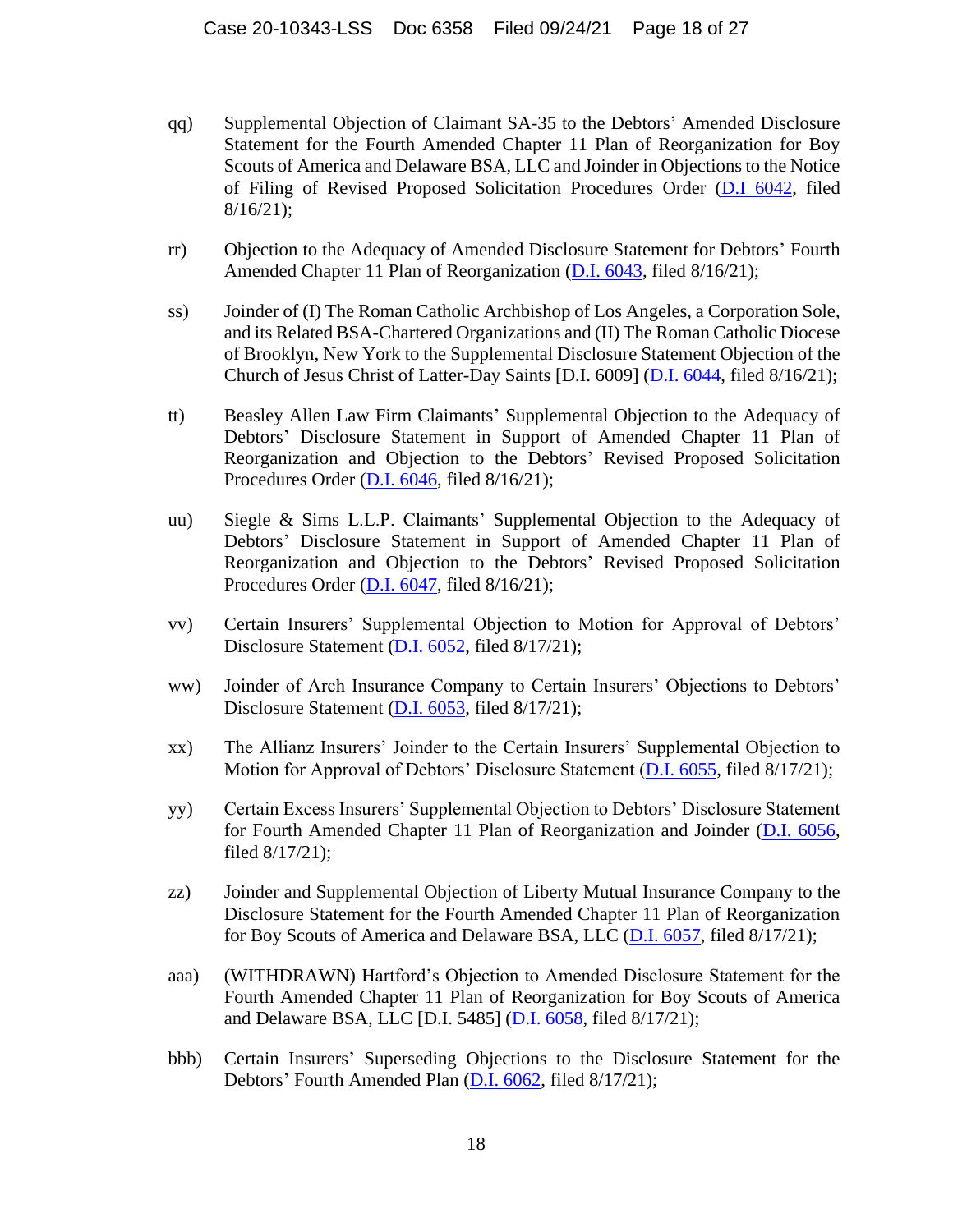- ccc) [SEALED] Century's Objections to the Debtors' Disclosure Statement for the Fourth Amended Plan, Solicitation Procedures and Form of Ballots (D.I. 6065, filed 8/17/21);
- ddd) [SEALED] Declaration of Daniel Shamah in Support of Century's Objections to the Debtors' Disclosure Statement, Solicitation Procedures and Form of Ballots (D.I. 6066, filed 8/17/21);
- eee) [REDACTED] Century's Objections to the Debtors' Disclosure Statement for the Fourth Amended Plan, Solicitation Procedures and Form of Ballots [\(D.I. 6083,](https://ecf.deb.uscourts.gov/doc1/042119969632) filed 8/18/21); and
- fff) [REDACTED] Declaration of Daniel Shamah in Support of Century's Objections to the Debtors' Disclosure Statement, Solicitation Procedures and Form of Ballots [\(D.I. 6097,](https://ecf.deb.uscourts.gov/doc1/042019973233) filed 8/19/21);
- ggg) Ad Hoc Committee of Local Council's Statement in Support of Fifth Amended Disclosure Statement and Related Filings and Objection to TCC's Motion to Adjourn [\(D.I. 6245,](https://ecf.deb.uscourts.gov/doc1/042020026220) filed 9/16/21); and
- hhh) Joint Reply of the Future Claimants' Representative and the Coalition of Abused Scouts for Justice in Support of Debtors' Disclosure Statement for the Fifth Amended Plan, Solicitation Procedures and Form of Ballots [\(D.I. 6246,](https://ecf.deb.uscourts.gov/doc1/042020026228) filed 9/16/21).

Related Pleadings:

- a) Amended Chapter 11 Plan of Reorganization for Boy Scouts of America and Delaware BSA, LLC [\(D.I. 2293,](https://ecf.deb.uscourts.gov/doc1/042019645334) Filed 3/1/21);
- b) Disclosure Statement for the Amended Chapter 11 Plan of Reorganization for Boy Scouts of America and Delaware BSA, LLC [\(D.I. 2294,](https://ecf.deb.uscourts.gov/doc1/042019645377) Filed 3/1/21);
- c) Notice of Status Conference [\(D.I. 2448,](https://ecf.deb.uscourts.gov/doc1/042019695847) filed 3/24/21);
- d) Amended Notice of Hearing to Consider Approval of Disclosure Statement and Solicitation Procedures for the Second Amended Chapter 11 Plan of Reorganization for Boys Scouts of America and Delaware BSA, LLC [\(D.I. 2591,](https://ecf.deb.uscourts.gov/doc1/042019731502) filed 4/13/21);
- e) Second Amended Chapter 11 Plan of Reorganization for Boy Scouts of America and Delaware BSA, LLC  $(D.I. 2592, filed 4/13/21);$  $(D.I. 2592, filed 4/13/21);$
- f) Amended Disclosure Statement for the Second Amended Chapter 11 Plan of Reorganization for Boy Scouts of America and Delaware BSA, LLC[\(D.I. 2594,](https://ecf.deb.uscourts.gov/doc1/042019731632) filed 4/14/21);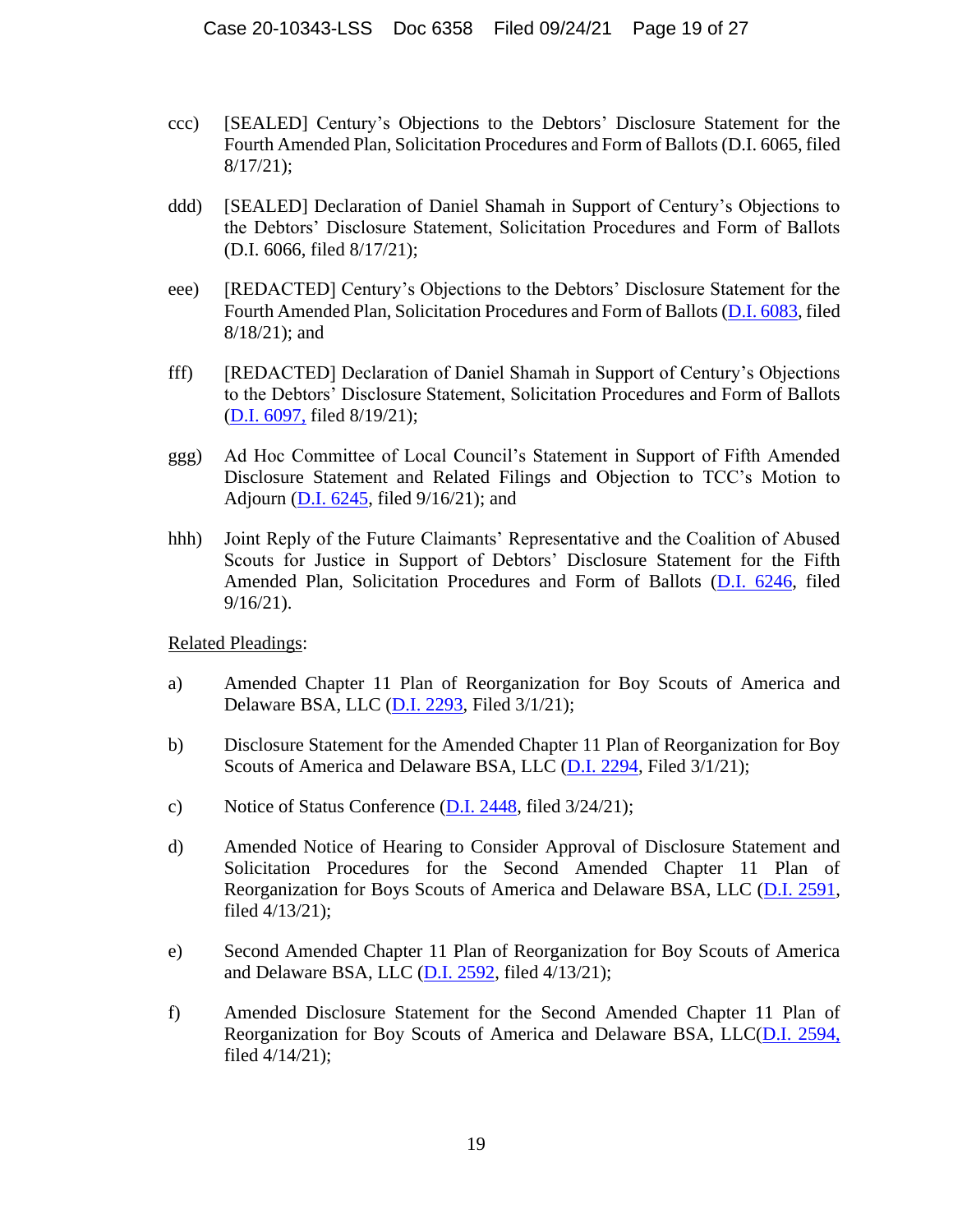- g) Notice of Filing of Redlines of Plan and Disclosure Statement, Trust Distribution Procedures, and Settlement Trust Agreement [\(D.I. 2595,](https://ecf.deb.uscourts.gov/doc1/042019731635) filed 4/14/21);
- h) Notice of Revised Solicitation Procedures Order [\(D.I. 2726,](https://ecf.deb.uscourts.gov/doc1/042019760922) filed 4/29/21);
- i) Notice of Witness Information in Connection with Matters Going Forward for May 19, 2021 Hearing [\(D.I. 4093,](https://ecf.deb.uscourts.gov/doc1/042019795622) filed 5/14/21);
- j) Statement of the Ad Hoc Committee of Local Councils in Support of Amended Disclosure Statement for the Second Amended Chapter 11 Plan of Reorganization for Boy Scouts of America and Delaware BSA, LLC [\(D.I. 4103,](https://ecf.deb.uscourts.gov/doc1/042019796812) filed 5/16/21);
- k) Debtors' Omnibus Reply in Support of Debtors' Motion for Entry of an Order (I) Approving the Disclosure Statement and the Form and Manner of Notice, (II) Approving Plan Solicitation and Voting Procedures, (III) Approving Forms of Ballots, (IV) Approving the Form, Manner, and Scope of Confirmation Notices, (V) Establishing Certain Deadlines in Connection with Approval of the Disclosure Statement and Confirmation of the Plan, and (VI) Granting Related Relief [\(D.I.](https://ecf.deb.uscourts.gov/doc1/042019796822) [4105,](https://ecf.deb.uscourts.gov/doc1/042019796822) filed 5/16/21);
- l) Proposed Amendments to Second Amended Chapter 11 Plan of Reorganization for Boy Scouts of America and Delaware BSA, LLC [\(D.I. 4107,](https://ecf.deb.uscourts.gov/doc1/042019796852) filed 5/16/21);
- m) Proposed Amendments to Disclosure Statement for the Second Amended Chapter 11 Plan of Reorganization for Boy Scouts of America and Delaware BSA, LLC [\(D.I. 4108,](https://ecf.deb.uscourts.gov/doc1/042019796855) filed 5/16/21);
- n) Notice of Filing of Redlines of Proposed Amendments to Plan and Disclosure Statement [\(D.I. 4109,](https://ecf.deb.uscourts.gov/doc1/042019796867) filed 5/16/21);
- o) Notice of Filing of Revised Proposed Solicitation Procedures Order [\(D.I. 4112,](https://ecf.deb.uscourts.gov/doc1/042019796878) filed 5/16/21);
- p) Third Mediators' Report [\(D.I. 5219,](https://ecf.deb.uscourts.gov/doc1/042019832718) filed 6/3/21);
- q) Fourth Mediators' Report  $(D.I. 5284, \text{ filed } 6/9/21)$  $(D.I. 5284, \text{ filed } 6/9/21)$ ;
- r) Fifth Mediator's Report  $(D.I. 5287,$  filed  $6/10/21$ ;
- s) Third Amended Chapter 11 Plan of Reorganization for Boy Scouts of America and Delaware BSA, LLC [\(D.I. 5368,](https://ecf.deb.uscourts.gov/doc1/042019857149) filed 6/18/21);
- t) Proposed Amendments to Disclosure Statement for the Third Amended Chapter 11 Plan of Reorganization for Boy Scouts of America and Delaware BSA, LLC [\(D.I.](https://ecf.deb.uscourts.gov/doc1/042019857246)  [5371,](https://ecf.deb.uscourts.gov/doc1/042019857246) filed 6/18/21);
- u) Notice of Filing of Redlines of Third Amended Plan and Proposed Amendments to Disclosure Statement [\(D.I. 5372,](https://ecf.deb.uscourts.gov/doc1/042019857273) filed 6/18/21);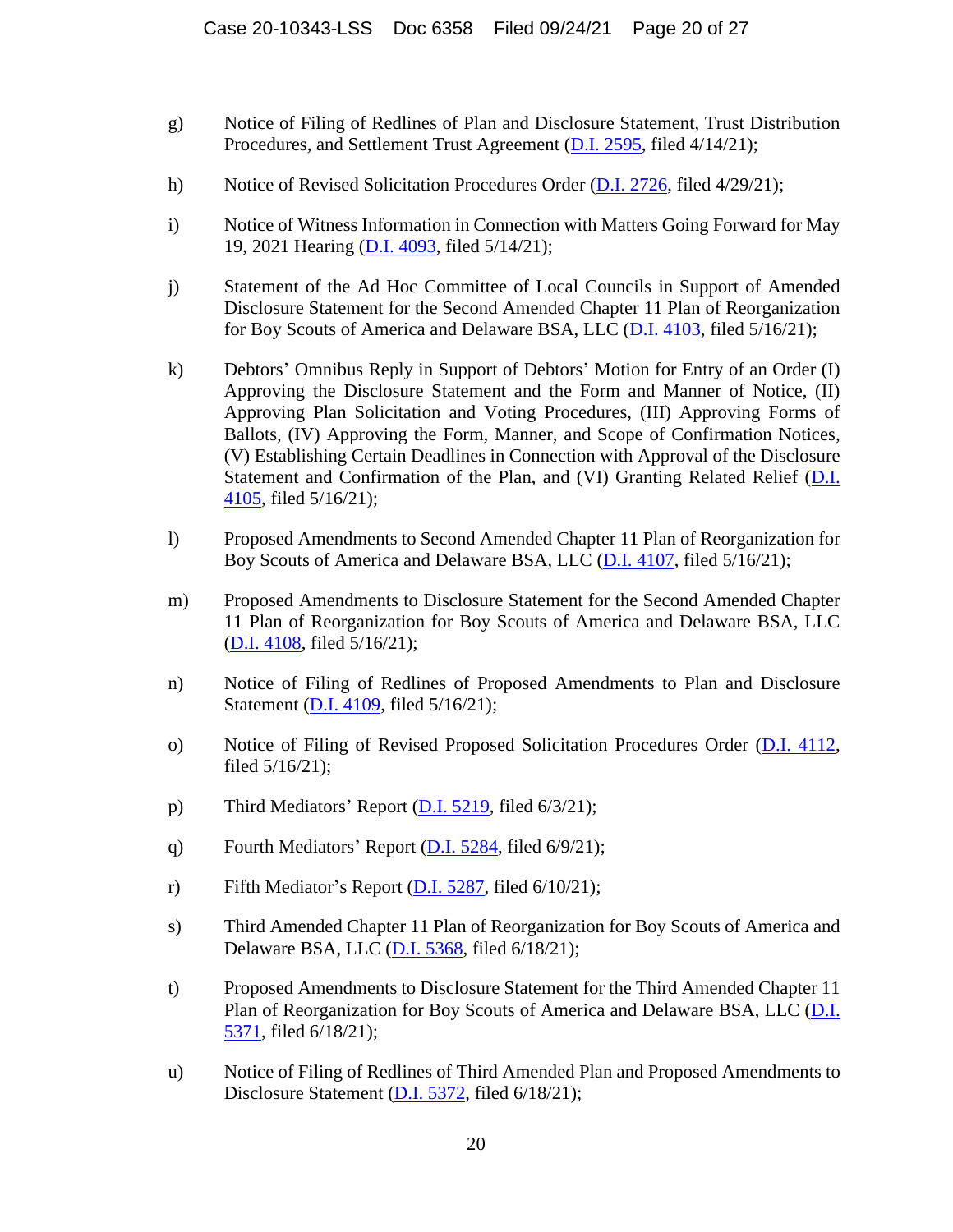- v) Amended Notice of Hearing to Consider Approval of Disclosure Statement and Solicitation Procedures for The Third Amended Chapter 11 Plan of Reorganization for Boy Scouts of America and Delaware BSA, LLC [\(D.I. 5373,](https://ecf.deb.uscourts.gov/doc1/042019857278) filed 6/18/21);
- w) Second Amended Notice of Hearing to Consider Approval of Disclosure Statement and Solicitation Procedures for The Third Amended Chapter 11 Plan of Reorganization for Boy Scouts of America and Delaware BSA, LLC [\(D.I. 5463,](https://ecf.deb.uscourts.gov/doc1/042019882925) filed 7/1/21);
- x) Fourth Amended Chapter 11 Plan of Reorganization for Boy Scouts of America and Delaware BSA, LLC [\(D.I. 5484,](https://ecf.deb.uscourts.gov/doc1/042019885337) filed 7/2/21);
- y) Amended Disclosure Statement for the Fourth Amended Chapter 11 Plan of Reorganization for Boy Scouts of America and Delaware BSA, LLC [\(D.I. 5485,](https://ecf.deb.uscourts.gov/doc1/042019885354) filed 7/2/21);
- z) Notice of Filing of Redlines of Fourth Amended Plan and Amended Disclosure Statement to the Fourth Amended Plan [\(D.I. 5486,](https://ecf.deb.uscourts.gov/doc1/042019885363) filed 7/2/21);
- aa) Notice of Filing of Revised Proposed Solicitation Procedures Order [\(D.I. 5488,](https://ecf.deb.uscourts.gov/doc1/042019885377) filed 7/2/21);
- bb) Third Amended Notice of Hearing to Consider Approval of Disclosure Statement and Solicitation Procedures for The Fourth Amended Chapter 11 Plan of Reorganization for Boy Scouts of America and Delaware BSA, LLC [\(D.I. 5527,](https://ecf.deb.uscourts.gov/doc1/042019889911) filed 7/7/21);
- cc) Notice of Submission of Proposed Plain English Plan Summary for Abusive Survivors [\(D.I. 5706,](https://ecf.deb.uscourts.gov/doc1/042019919464) filed 7/22/21);
- dd) Notice of Filing of Exhibit to the Fourth Amended Plan [\(D.I. 5770,](https://ecf.deb.uscourts.gov/doc1/042019924685) filed 7/26/21);
- ee) Fourth Amended Notice of Hearing to Consider Approval of Disclosure Statement and Solicitation Procedures for The Fourth Amended Chapter 11 Plan of Reorganization for Boy Scouts of America and Delaware BSA, LLC [\(D.I. 5833,](https://ecf.deb.uscourts.gov/doc1/042019935951) filed 7/30/21);
- ff) Amended Notice of Hearing to Consider Approval of Disclosure Statement and Solicitation Procedures for The Fourth Amended Chapter 11 Plan of Reorganization for Boy Scouts of America and Delaware BSA, LLC (As May Be Further Amended) [\(D.I. 6101,](https://ecf.deb.uscourts.gov/doc1/042019974988) filed 8/20/21);
- gg) Sixth Mediators' Report [\(D.I. 6210,](https://ecf.deb.uscourts.gov/doc1/042020022430) filed 9/14/21);
- hh) Fifth Amended Chapter 11 Plan of Reorganization for Boy Scouts of America and Delaware BSA, LLC [\(D.I. 6212,](https://ecf.deb.uscourts.gov/doc1/042020022564) filed 9/15/21);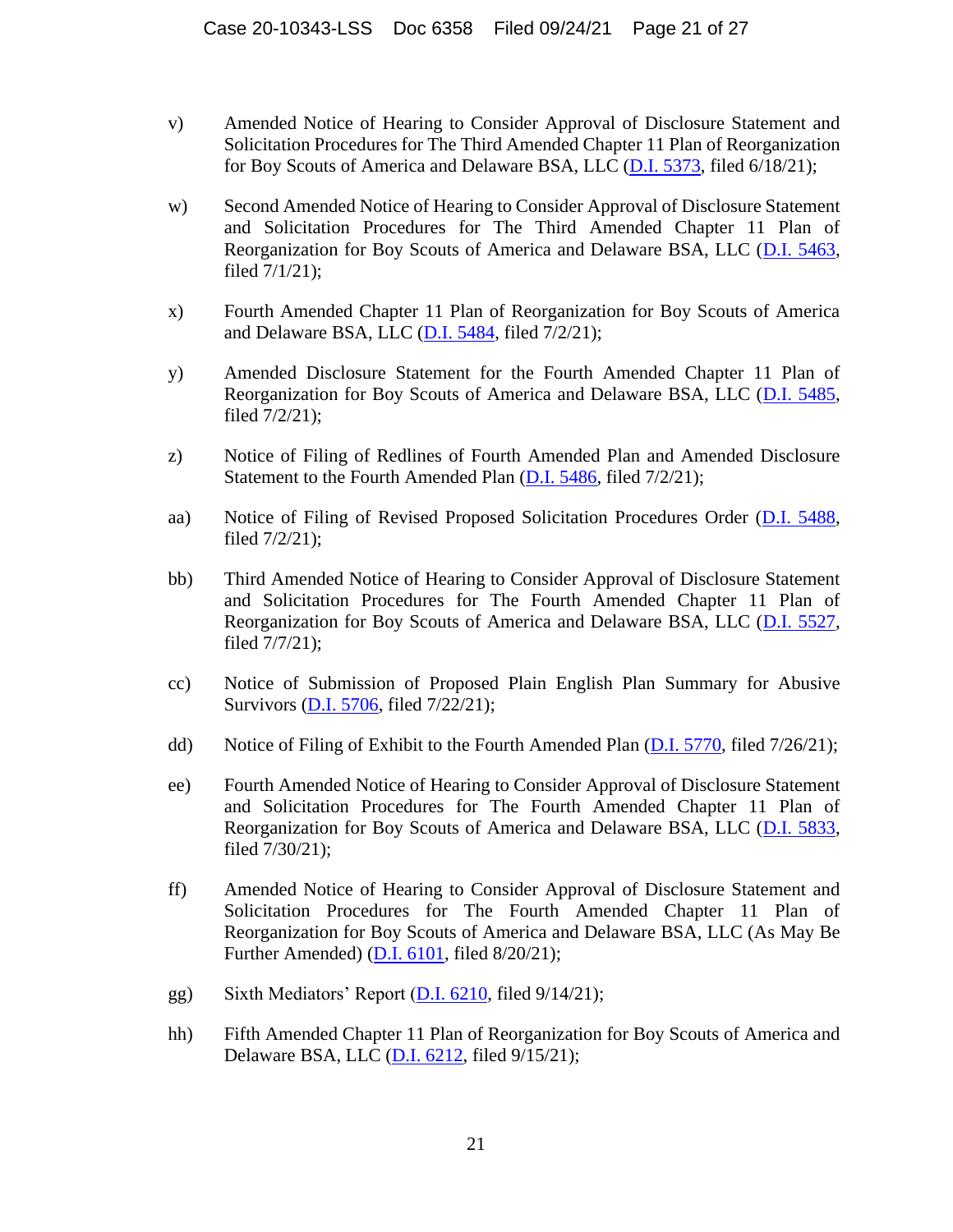- ii) Amended Disclosure Statement for the Fifth Amended Chapter 11 Plan of Reorganization for Boy Scouts of America and Delaware BSA, LLC [\(D.I. 6213,](https://ecf.deb.uscourts.gov/doc1/042020022567) filed 9/15/21);
- jj) Notice of Filing of Redlines of Fifth Amended Plan and Amended Disclosure Statement to the Fifth Amended Plan [\(D.I. 6214,](https://ecf.deb.uscourts.gov/doc1/042020022570) filed 9/15/21);
- kk) Notice of Filing of Revised Proposed Solicitation Procedures Order [\(D.I. 6215,](https://ecf.deb.uscourts.gov/doc1/042020022575) filed 9/15/21);
- ll) Notice of Filing of Redlines of Exhibit F to the Amended Disclosure Statement to the Fifth Amended Disclosure Statement to the Fifth Amended Plan [\(D.I. 6224,](https://ecf.deb.uscourts.gov/doc1/042020024340) filed 9/15/21);
- mm) Debtors' Amended Omnibus Reply in Support of Debtors' Motion for Entry of an Order (I) Approving the Disclosure Statement and the Form and Manner of Notice, (II) Approving Plan Solicitation and Voting Procedures, (III) Approving Forms of Ballots, (IV) Approving Form, Manner, and Scope of Confirmation Notices, (V) Establishing Certain Deadlines in Connection with Approval of the Disclosure Statement and Confirmation of the Plan, and (VI) Granting Related Relief (D.I. [6249,](https://ecf.deb.uscourts.gov/doc1/042020026297) filed 9/16/21);
- nn) Notice of Submission of Proposed Plain English Plan Summary for Abusive Survivors [\(D.I. 6312,](https://ecf.deb.uscourts.gov/doc1/042020032394) filed 9/20/21); and
- oo) Notice of Filing of Revised Schedules to Hartford Term Sheet and TCJC Term Sheet [\(D.I. 6315,](https://ecf.deb.uscourts.gov/doc1/042020033357) filed 9/20/21).

Status: This matter is going forward. The Debtors do not intend to call any witnesses; however, the Debtors reserve all rights with respect to any witnesses that any party may call, including the right to call rebuttal witnesses and object to the introduction of such witnesses' testimony. Century has indicated that it intends to call the following witnesses: Roger Mosby, President and CEO- Boy Scouts of America; Erich Speckin, President of Speckin Forensic Laboratories; Charles Fox, Vice President of Operations and Special Investigations Unit at CoventBridge Group; Larry F. Stewart, Chief Forensic Scientist and President/Owner of Global Forensic Services, LLC; Veronica Stenulson, Former employee of Reciprocity Industries LLC (August 2020 through November 2020); Paul Hinton, Principal of The Brattle Group in New York City; David McKnight, Senior Associate in the Litigation and Finance Practice of The Brattle Group; and Tim Kosnoff, Licensed attorney that established Kosnoff Law PLLC.

2. Debtors' Motion For Entry of Order (I) Scheduling Certain Dates and Deadlines in Connection with Confirmation of the Debtors Plan of Reorganization, (II) Establishing Certain Protocols, and (III) Granting Related Relief [\(D.I. 2618,](https://ecf.deb.uscourts.gov/doc1/042019736007) filed 4/15/21).

Objection Deadline: May 12, 2021, at 4:00 p.m. (ET).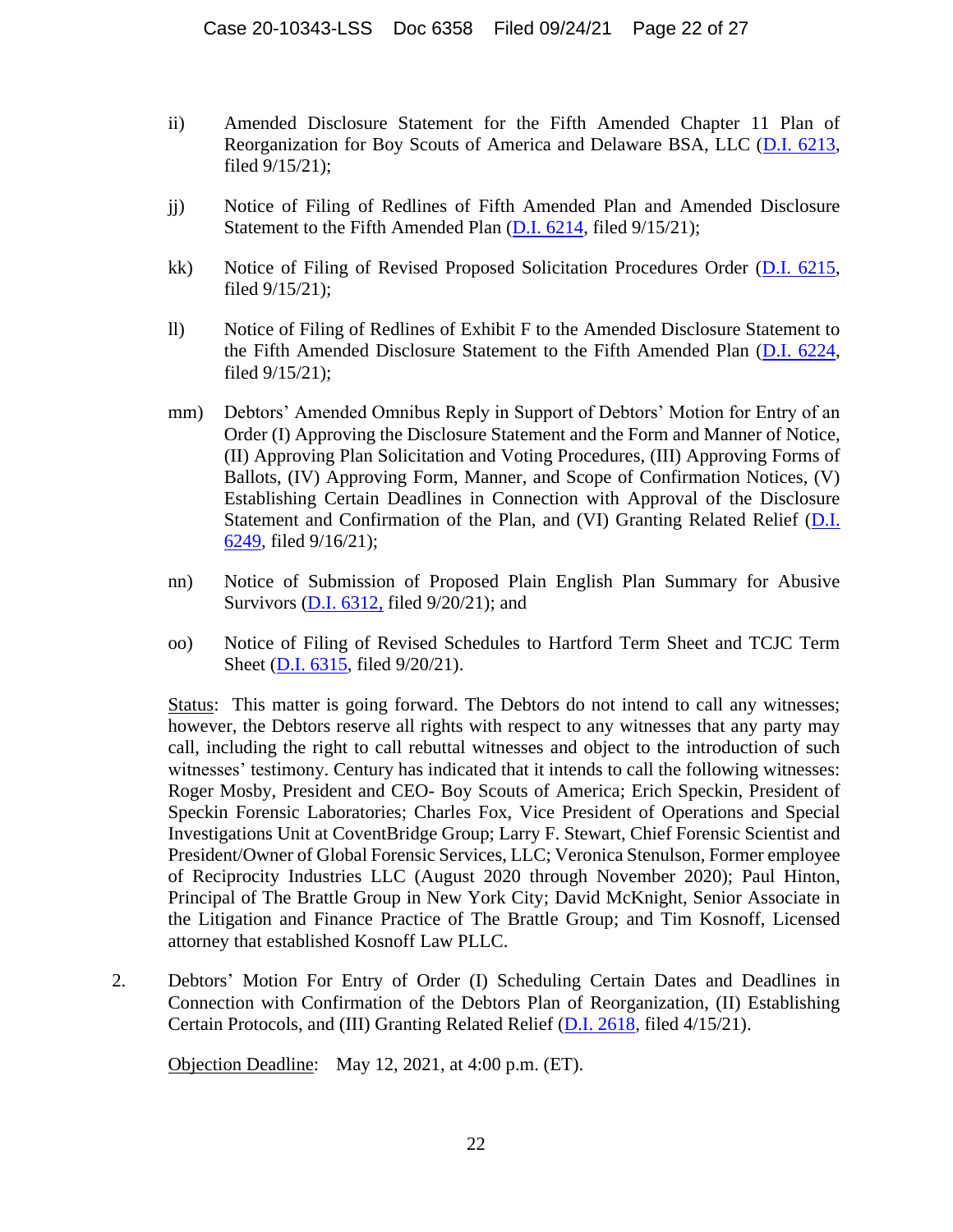## Responses Received:

- a) Limited Objection of the AIG Companies to Debtors' Motion for Entry of an Order (I) Scheduling Certain Dates and Deadlines in Connection with Confirmation of the Debtors' Plan of Reorganization, (II) Establishing Certain Procedures and, (III) Granting Related Relief [\(D.I. 3708,](https://ecf.deb.uscourts.gov/doc1/042019788703) filed 5/12/21);
- b) Zurich Insurers' Objections to Debtors' Proposed Confirmation Schedule [\(D.I.](https://ecf.deb.uscourts.gov/doc1/042019788882)  [3747,](https://ecf.deb.uscourts.gov/doc1/042019788882) filed 5/12/21);
- c) The Allianz Insurers' Joinder to the Limited Objection of the AIG Companies to Debtors' Motion for Entry of an Order (I) Scheduling Certain Dates and Deadlines in Connection with Confirmation of the Debtors' Plan of Reorganization, (II) Establishing Certain Procedures and, (III) Granting Related Relief [\(D.I. 3771,](https://ecf.deb.uscourts.gov/doc1/042019788998) filed 5/12/21);
- d) Joinder of Clarendon National Insurance Company, as Successor by Merger to Clarendon America Insurance Company, In the Limited Objection of the AIG Companies to Debtors' Motion for Entry of an Order (I) Scheduling Certain Dates and Deadlines in Connection with Confirmation of the Debtors Plan of Reorganization, (II) Establishing Certain Protocols, and (III) Granting Related Relief [\(D.I. 3739,](https://ecf.deb.uscourts.gov/doc1/042019788835) filed 5/12/21);
- e) Response of Liberty Mutual Insurance Company to the Debtors' Motion for Entry of an Order (I) Scheduling Certain Dates and Deadlines in Connection with Confirmation of the Debtors' Plan of Reorganization, (II) Establishing Certain Protocols, and (III) Granting Related Relief and Limited Joinder [\(D.I. 3794,](https://ecf.deb.uscourts.gov/doc1/042019789167) filed 5/12/21);
- f) Great American's Objection and Joinder in Objections to Debtors' Motion for Entry of Order (I) Scheduling Certain Dates and Deadlines in Connection with Confirmation of the Debtors' Plan of Reorganization, (II) Establishing Certain Protocols, and (III) Granting Related Relief [\(D.I. 3799,](https://ecf.deb.uscourts.gov/doc1/042019789186) filed 5/12/21);
- g) Joinder by Travelers Casualty and Surety Company, Inc. (FKA Aetna Casualty & Surety Company), St. Paul Surplus Line Insurance Company to Limited Objection of the AIG Companies to Debtors' Motion for Entry of an Order (I) Scheduling Certain Dates and Deadlines in Connection with Confirmation of the Debtors Plan of Reorganization, (II) Establishing Certain Protocols, and (III) Granting Related Relief [\(D.I. 3806,](https://ecf.deb.uscourts.gov/doc1/042019789224) filed 5/12/21);
- h) Objection of the Official Committee of Tort Claimants, the Coalition of Abused Scouts for Justice, and the Future Claimants' Representative to the Debtors' Motion for Entry of Order (I) Scheduling Certain Dates and Deadlines in Connection with Confirmation of the Debtors' Plan of Reorganization, (II) Establishing Certain Protocols, and (III) Granting Related Relief [\(D.I. 3816,](https://ecf.deb.uscourts.gov/doc1/042019789290) filed 5/12/21);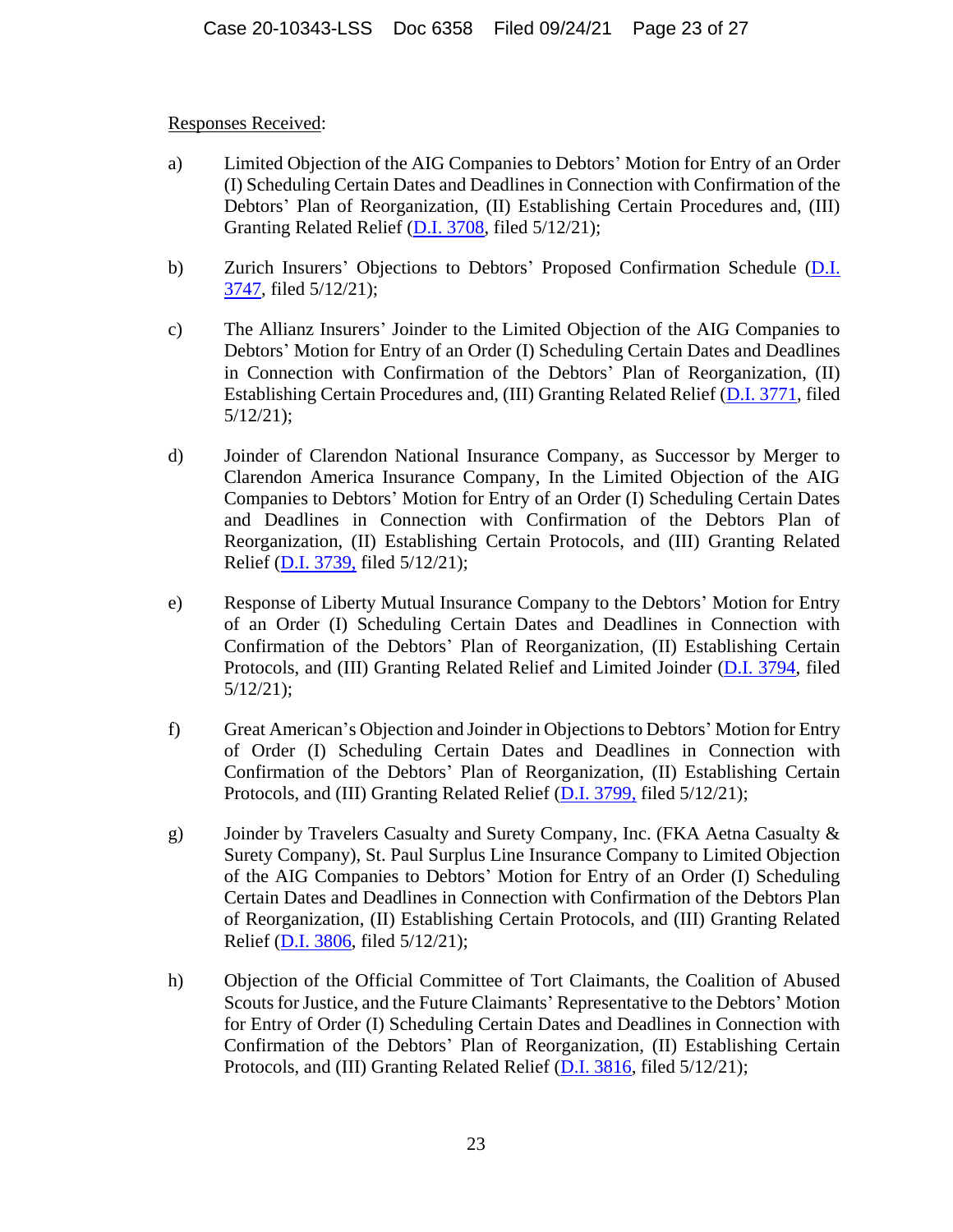- i) Joinder of Continental Insurance Company to Certain Insurers' Objections to Debtors' Motion for Entry of an Order (I) Scheduling Certain Dates and Deadlines in Connection with Confirmation of the Debtors' Plan of Reorganization, (II) Establishing Certain Protocols, and (III) Granting Related Relief [\(D.I. 3855,](https://ecf.deb.uscourts.gov/doc1/042019790002) filed 5/12/21);
- j) Certain Insurers' Opposition to Debtors' Motion for Entry of an Order (I) Scheduling Certain Dates and Deadlines in Connection with Confirmation of the Debtors' Plan of Reorganization, (II) Establishing Certain Protocols, and (III) Granting Related Relief [\(D.I. 3859,](https://ecf.deb.uscourts.gov/doc1/042019790094) filed 5/12/21);
- k) Joinder of General Star Indemnity Company to Limited Objection of the AIG Companies to Debtors' Motion for Entry of an Order (I) Scheduling Certain Dates and Deadlines in Connection with Confirmation of the Debtors' Plan of Reorganization, (II) Establishing Certain Procedures and, (III) Granting Related Relief [\(D.I. 3928,](https://ecf.deb.uscourts.gov/doc1/042019792164) filed 5/13/21); and
- l) Certain Excess Insurers' Objections to the Debtors' Proposed Confirmation Schedule [\(D.I. 6060,](https://ecf.deb.uscourts.gov/doc1/042119966662) filed 8/17/21).

Related Pleadings:

- a) Amended Notice of Hearing of the Debtors' Motion For Entry of Order (I) Scheduling Certain Dates and Deadlines in Connection with Confirmation of the Debtors Plan of Reorganization, (II) Establishing Certain Protocols, and (III) Granting Related Relief [\(D.I. 2655,](https://ecf.deb.uscourts.gov/doc1/042019745487) filed 4/21/21); and
- b) Debtors' Omnibus Reply to Objection to Motion For Entry of Order (I) Scheduling Certain Dates and Deadlines in Connection with Confirmation of the Debtors Plan of Reorganization, (II) Establishing Certain Protocols, and (III) Granting Related Relief [\(D.I. 4104,](https://ecf.deb.uscourts.gov/doc1/042019796818) filed 5/16/21);
- c) Notice of Filing of Revised Proposed Confirmation Scheduling Order [\(D.I. 5489,](https://ecf.deb.uscourts.gov/doc1/042019885382) filed 7/2/21);
- d) Notice of Filing of Revised Proposed Confirmation Scheduling Order [\(D.I. 6216,](https://ecf.deb.uscourts.gov/doc1/042020022583) filed 9/15/21); and
- e) Notice of Filing of Revised Proposed Confirmation Scheduling Order [\(D.I. 6320,](https://ecf.deb.uscourts.gov/doc1/042020033618) filed 9/21/21).

Status: This matter is going forward.

3. Motion for Leave to Exceed Page Limit Requirement for Objection of the Tort Claimants' Committee to Debtors' Motion for Entry of an Order (I) Approving the Disclosure Statement and the Form and Manner of Notice, (II) Approving Plan Solicitation and Voting Procedures, (III) Approving Forms of Ballots, (IV) Approving Form, Manner and Scope of Confirmation Notices, (V) Establishing Certain Deadlines in Connection With Approval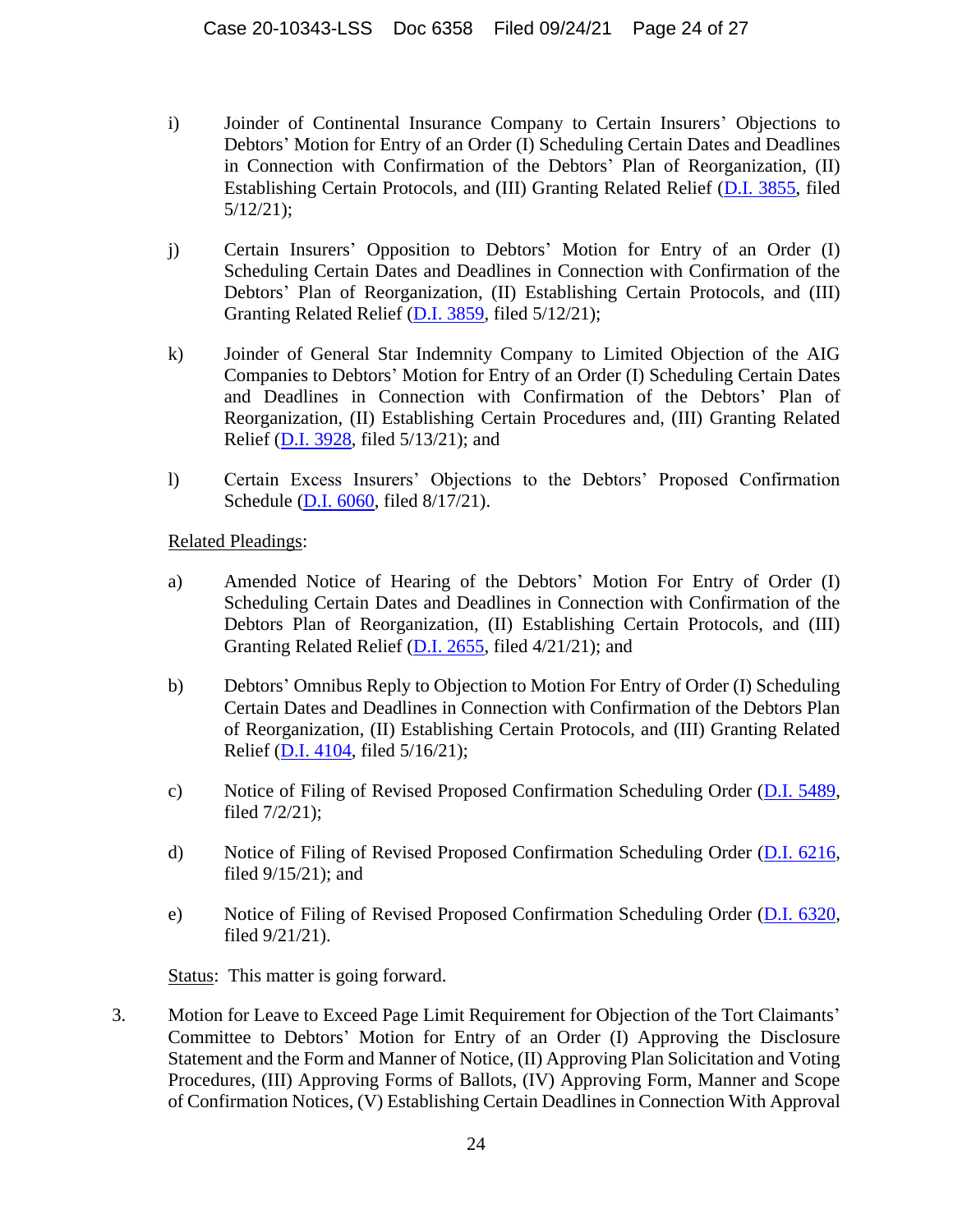of the Disclosure Statement and Confirmation of the Plan, and (VI) Granting Related Relief [\(D.I. 3529,](https://ecf.deb.uscourts.gov/doc1/042019783894) filed 5/10/21).

Objection Deadline: At the hearing.

Responses Received: None.

Related Pleadings: None.

Status: This matter is going forward.

4. Motion for Leave to Exceed Page Limit Requirement for (i) Objection of Century Indemnity Company to Debtors' Motion for Entry of an Order (I) Approving the Disclosure Statement and the Form and Manner of Notice, (II) Approving Plan Solicitation and Voting Procedures, (III) Approving Forms of Ballots, (IV) Approving Form, Manner and Scope of Confirmation Notices, (V) Establishing Certain Deadlines in Connection with Approval of the Disclosure Statement and Confirmation of the Plan, and (VI) Granting Related Relief and (ii) Century Indemnity Company's Objections to the Debtors' Solicitation Procedures and Form of Ballots [\(D.I. 3858,](https://ecf.deb.uscourts.gov/doc1/042019790087) filed 5/12/21).

Objection Deadline: At the hearing.

Responses Received: None.

Related Pleadings: None.

Status: This matter is going forward.

5. Motion for Leave to Exceed Page Limitations Regarding Debtors' Reply in Further Support of Debtors' Third Motion for Entry of an Order Extending the Debtors' Exclusive Periods to File a Chapter 11 Plan and Solicit Acceptances Thereof [\(D.I. 4102,](https://ecf.deb.uscourts.gov/doc1/042019796804) filed 5/16/21).

Objection Deadline: At the hearing.

Responses Received: None.

Related Pleadings: None.

Status: This matter is going forward.

6. Motion for Leave to Exceed Page Limitations Regarding Debtors' Omnibus Reply in Support of Debtors' Motion for Entry of an Order (I) Approving the Disclosure Statement and the Form and Manner of Notice, (II) Approving Plan Solicitation and Voting Procedures, (III) Approving Forms of Ballots, (IV) Approving the Form, Manner, and Scope of Confirmation Notices, (V) Establishing Certain Deadlines in Connection with Approval of the Disclosure Statement and Confirmation of the Plan, and (VI) Granting Related Relief [\(D.I. 4111,](https://ecf.deb.uscourts.gov/doc1/042019796875) filed 5/16/21).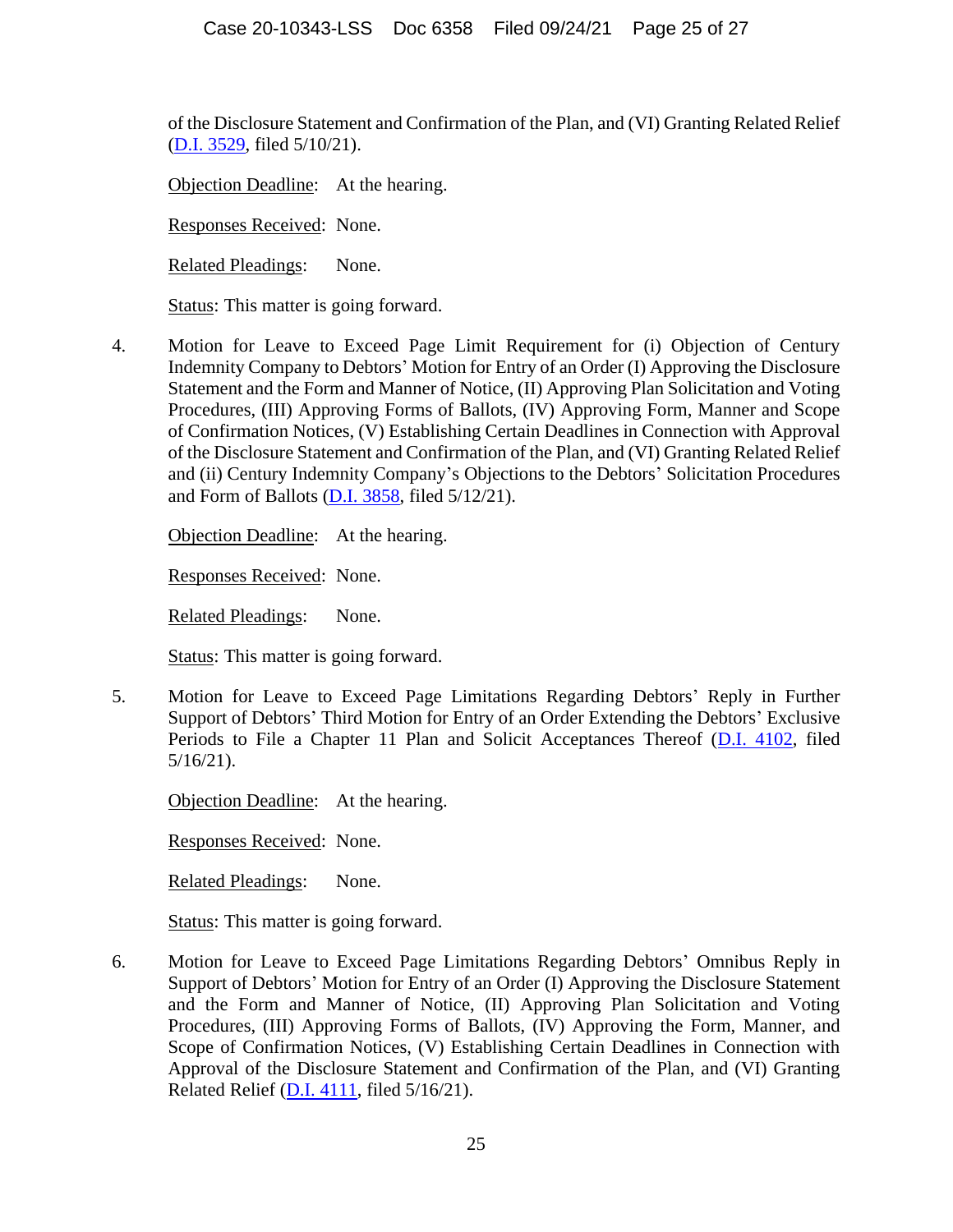Objection Deadline: At the hearing.

Responses Received:

a) Century's Response to Debtor's Motion for Leave [DKT. NO. 4111]  $(D.I. 4114,$ filed 5/17/21).

Related Pleadings: None.

Status: This matter is going forward.

7. Motion to Exceed Page Limitations with Respect to Certain Insurers' Supplemental Objection to Motion for Approval of Debtors' Disclosure Statement [\(D.I. 6054,](https://ecf.deb.uscourts.gov/cgi-bin/show_multidocs.pl?caseid=180369&arr_de_seq_nums=18956&magic_num=MAGIC&pdf_header=1&pdf_toggle_value=1&arr_de_seq_nums=18956&create_roa=&bates_format=&dkt=&got_receipt=1) filed 8/17/21).

Objection Deadline: At the hearing.

Responses Received: None.

Related Pleadings: None.

Status: This matter is going forward.

8. Motion for Leave to Exceed the Page Limits Regarding Debtors' Amended Omnibus Reply in Support of Debtors' Motion for Entry of an Order (I) Approving the Disclosure Statement and the Form and Manner of Notice, (II) Approving Plan Solicitation and Voting Procedures, (III) Approving Forms of Ballots, (IV) Approving the Form, Manner, and Scope of Confirmation Notices, (V) Establishing Certain Deadlines in Connection with Approval of the Disclosure Statement and Confirmation of the Plan, and (VI) Granting Related Relief [\(D.I. 6250,](https://ecf.deb.uscourts.gov/doc1/042020026323) filed 5/16/21).

Objection Deadline: At the hearing.

Responses Received: None

Related Pleadings: None.

Status: This matter is going forward.